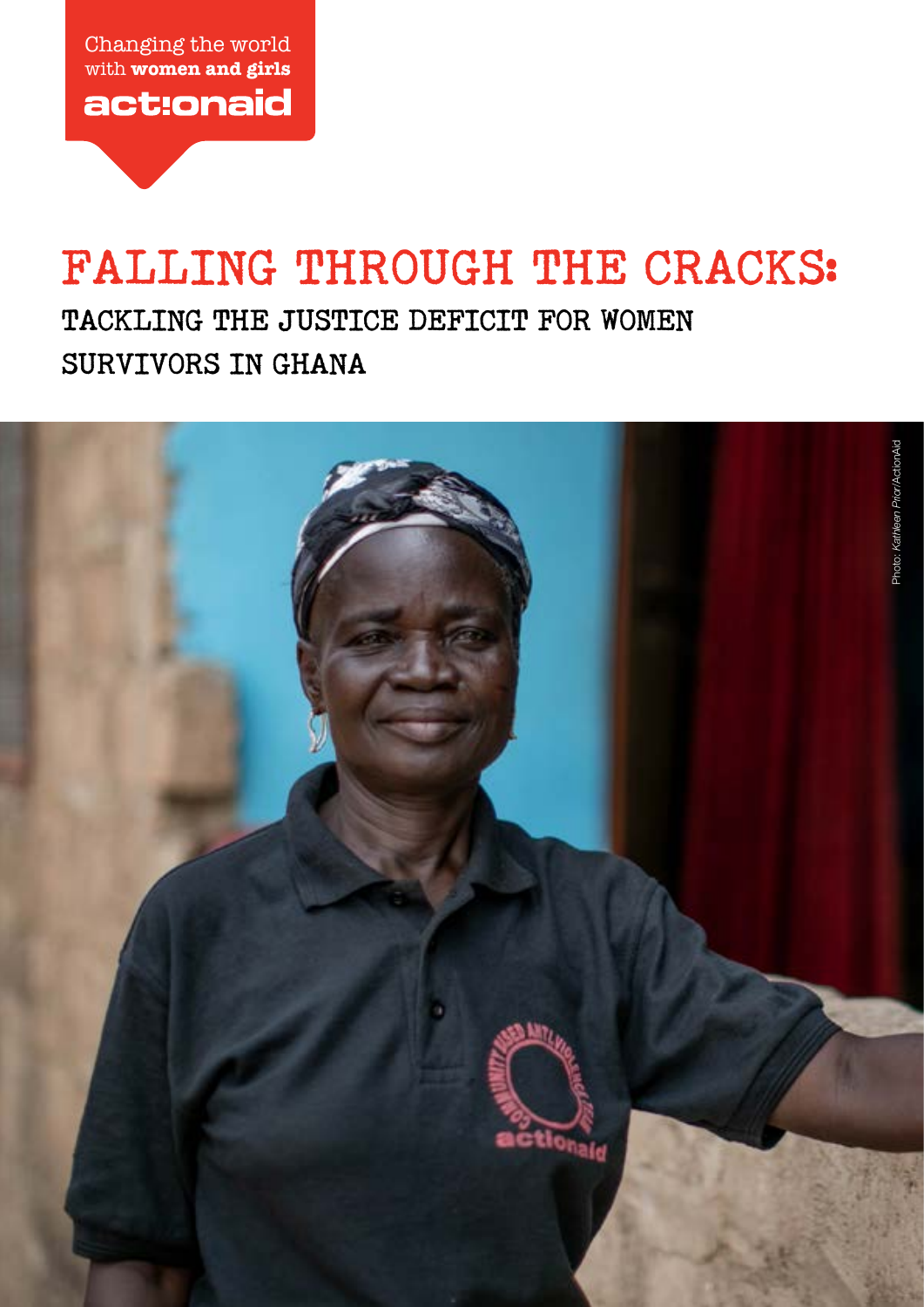- 4.1. Domestic workers, domestic violence 19 and 19 and 19 and 19 and 19 and 19 and 19 and 19 and 19 and 19 and 19 and 19 and 19 and 19 and 19 and 19 and 19 and 19 and 19 and 19 and 19 and 19 and 19 and 19 and 19 and 19 and
- 4.2. Survivors of violence working in bars and restaurants 21
- 4.3. Social norms as barriers to accessing justice 22

#### Acknowledgements **28**

# Executive summary 3 and 3 and 3 and 3 and 3 and 3 and 3 and 3 and 3 and 3 and 3 and 3 and 3 and 3 and 3 and 3 and 3 and 3 and 3 and 3 and 3 and 3 and 3 and 3 and 3 and 3 and 3 and 3 and 3 and 3 and 3 and 3 and 3 and 3 and 1. Introduction **1. Introduction** 5 Methodology and structure 6 and 100 million control of the Control of Control of G **3.** The justice deficit in Ghana **11 11 11** 5. Conclusion 23 6. Recommendations 24

# **CONTENTS**

#### **Contents** 2

2. Access to justice for women survivors of violence in Ghana 7 7

2.1. Ghanaian legal framework on violence against women. **7** 2.1. Ghanaian legal framework on violence against women. Women's rights organisations and the struggle for legislative reform 8 The special nature of the Domestic Violence Act 9 (9) West 1999 and 9 (9) West 1999 and 9 (9) West 1999 and 9

**3.1. Barriers to accessing justice 11 11 11 11 11 11** Uptake and use of the Domestic Violence Act 11 and 11 and 11 and 11 and 11 and 11 and 11 and 11 and 11 and 11 and 11 and 11 and 11 and 11 and 11 and 11 and 11 and 11 and 11 and 11 and 11 and 11 and 12 and 12 and 12 and 12 The realities of the law 13 3.2. Economic barriers to accessing justice 17 and 17 and 17 and 17 and 17 and 17 and 17 and 17 and 17 and 17

#### 4. Women in informal work and their access to justice 18 18

**Cover:** Cecilia, COMBAT member, Tizza, Ghana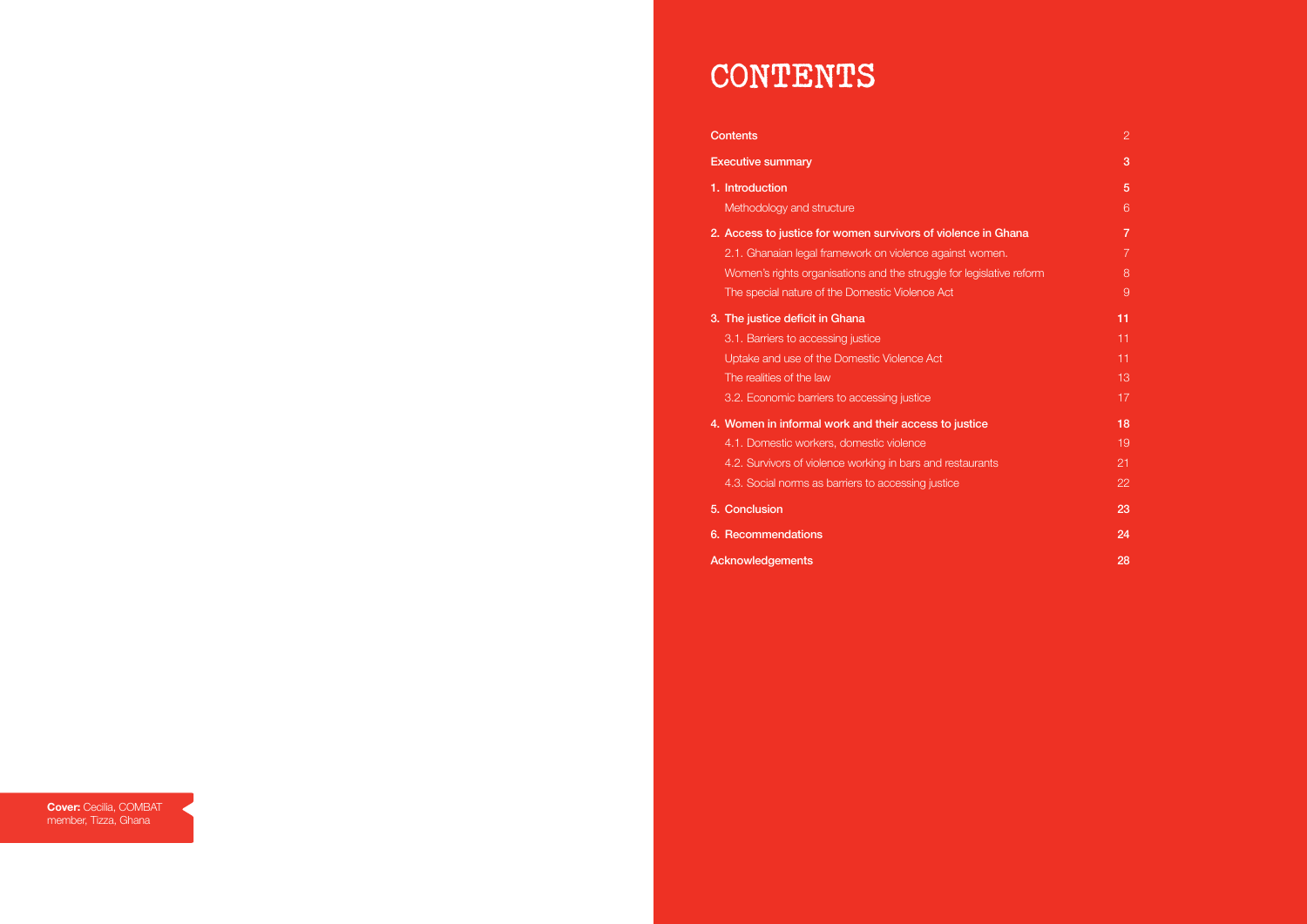# **EXECUTIVE SUMMARY**

One in every three women globally is subjected to violence, with 35% having experienced either physical and/or sexual violence at the hands of an intimate partner or someone else. 1 Rooted in patriarchy, violence against women and girls (VAWG) is used "for the social control of girls and women, defining their behaviour, restricting their freedoms, preventing their participation in public life or decision-making and ensures that men retain their positions of power and control over the lives of women and girls". 2 It is the impunity with which violent acts are carried out that compounds violence as a system of social control of women. Impunity is a major contributing factor to the violence being perpetuated or repeated around the world. 3 This is in some part due to the fact that easily accessible justice systems are either nonexistent, inadequate and/or poorly implemented in most countries.

This research report is part of a multi-country ActionAid campaign on access to justice for women, looking both at the global barriers to justice<sup>4</sup> as well as the specific deficits in each of the four countries the campaign focuses on. Here, we present the case of Ghana, where 71.5% of women have experienced violence in their lifetime<sup>5</sup> and where, despite a comprehensive Domestic Violence Act being passed in 2007, too many survivors are yet to access justice for crimes against them.

Women's rights organisations in Ghana have been the driving force for change on VAWG and have played a crucial role in not only getting the Domestic Violence Act developed and passed, but also monitoring the implementation of the law. Over the past 12 years, these organisations have built a body of knowledge on access to justice and have also been using this research to advocate to the Ghanaian government for better implementation of the law. This case study developed by ActionAid Ghana and ActionAid UK is designed to supplement and contribute to this body of knowledge by gathering qualitative research in the form of lived experiences of women working as domestic workers and in restaurants – who continue to fall through the cracks of the Ghanaian legal system.

For this research, focus group discussions were held with groups of women domestic workers and women who work in bars and restaurants, to assess their experiences of violence in their work and social spaces as well as their experiences with accessing justice. These women experience violence 24 hours a day, 365 days a year, and because of their informal status they are seldom heard and often invisible.

They exemplify the shortcomings and grey areas of the legal framework as well as the rootedness of patriarchy and social norms. At a time when the international community – including the women's rights movement in Ghana – is calling for the ratification of the International Labour Organisation's (ILO) Conventions 189 and 190, these grounded experiences can contribute to the evidence base towards advocating for the ratification of both conventions and their adoption into national law. In order to ensure that no survivor of violence falls through any cracks, gender-based violence in the workplace needs to be part and parcel of the decent work agenda and, in turn, the latter ought to be part of the access to justice struggle.

#### Implementation gaps in the Domestic Violence Act

In assessing the progress made towards securing justice for women in Ghana through the Domestic Violence Act, this report echoes women's rights organisations' observations that it is being poorly implemented. It is almost impossible for survivors of violence to report crimes. Where survivors do report - to frontline services, the police or within the community – achieving an effective remedy for the violence remains remote.

The Domestic Violence Act is quite a comprehensive legislation with a strong definition of domestic relations and a wide remit for what is considered as violence. While the Act was passed in 2007, the Legislative Instrument, which provides guidelines for how the Act should be implemented, was only passed in 2016. This gap in time has created problems with the uptake and use of the law by the police, Domestic Violence and Victim Support Units (DOVVSU, which is a unit of the police that deals with cases of domestic violence) officials and prosecutors, which in turn has had a knock on effect on survivors' use of the law and providing meaning to the Domestic Violence Act through court judgements.

Implementing the law involves a complex institutional framework whereby provision of services to survivors is done through agencies that are not directly within the Ministry of Gender, Children and Social Protection's remit. DOVVSUs are the first point of call for survivors of violence wanting to report their abuse, yet they have no communication or accountability lines to the Ministry of Gender, and since the latter was recently removed from Cabinet, their budget allocations are even lower. Each DOVVSU is attached to a police station in each district. They are headed up by a coordinator who is drawn from the police. The reporting and subsequent case management

processes are complex and present at least seven barriers to survivors:

- 1. Financial costs, including transport etc
- 2. Location of DOVVSU offices being far away and lack of knowledge among survivors that they exist and where they are
- 3. The traumatic and often discriminatory experience inside DOVVSU offices
- 4. Lack of privacy and adequate resources to guarantee confidentiality
- 5. Costly medical examinations
- 6. Insufficient knowledge of the Domestic Violence Act by police prosecutors
- 7. Going to court can be physically or financially impossible

For decades, global macroeconomic policies dictated by influential actors, including the International Monetary Fund, have pressured governments into cutting spending on public services – and national governments have caved in. Ghana has not escaped this trend, with detrimental impacts on the government's ability to offer gender-responsive public services that are available, accessible, acceptable and adaptable – including those that survivors of violence rely on to report a case and see it through to the perpetrator being sentenced.

#### Summary recommendations

Governments and civil society have a role to play to:

- **1. Ensure that all workers enjoy a violence-free working environment through the realisation of rights in the workplace**
- **2. Ensure a reduction in violence against women and survivors' access to justice through a well-resourced and sustainable Domestic Violence Fund for survivors**
- **3. Ensure a significant reduction in violence against women and survivors' access to justice through unlearning and challenging values of informal, community based legal systems, national normalisation on perceptions of women as properties of men; and the overall placement of domestic violence as a private issue**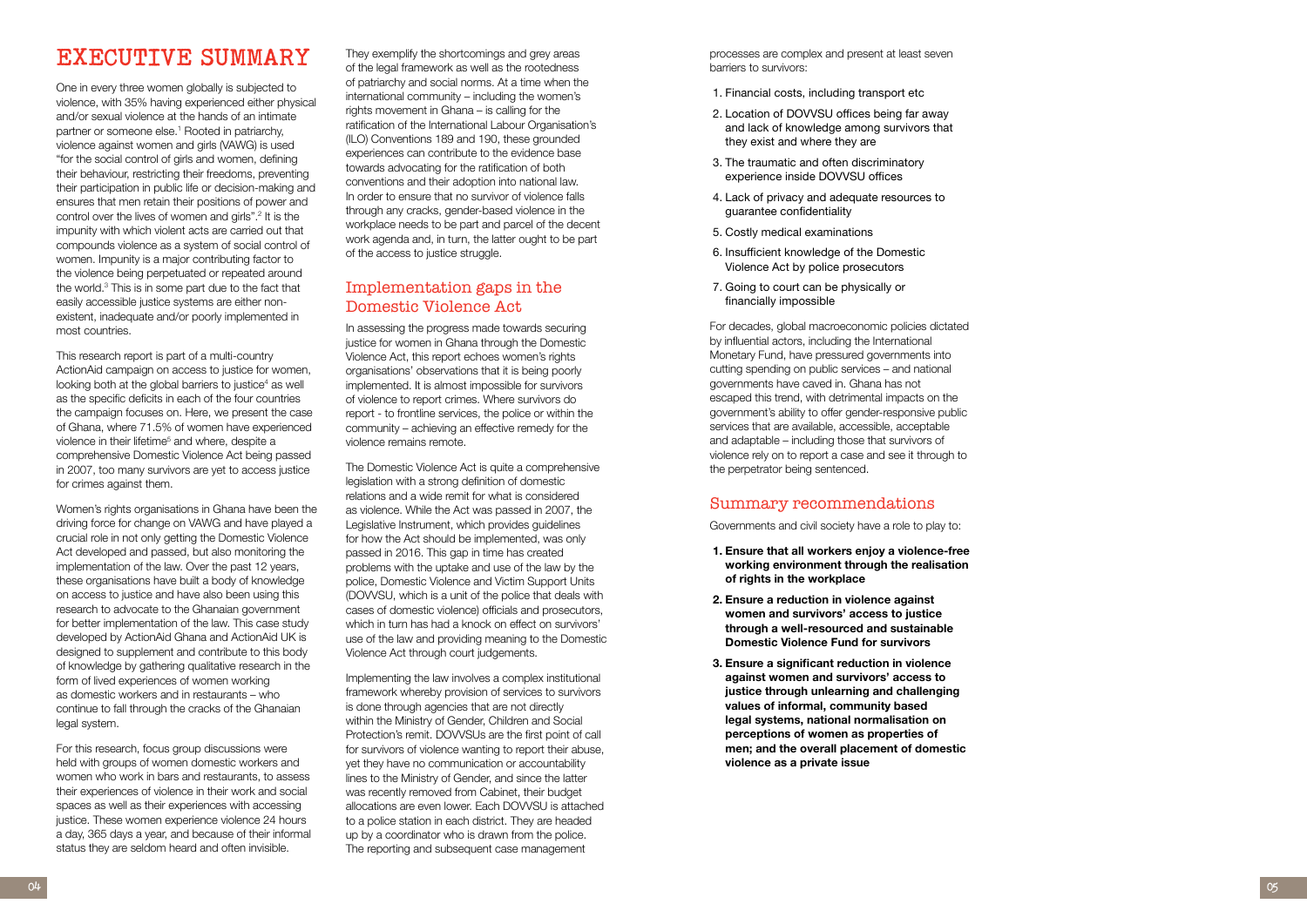**06 07**

The case study was developed through in-depth interviews with key stakeholders including those who form part of the frontline services, those who are part of the judicial system, members of the Domestic Violence Secretariat and Management Board, and representatives from women's rights organisations.

Women's rights organisations in Ghana have been the driving force for changes on VAWG and have played a crucial role in not only getting the Domestic Violence Act developed and passed, but also monitoring the implementation of the law. Over the past 12 years, these organisations have built a body of knowledge on access to justice and have also been using this research to advocate to the Ghanaian government for better implementation of the law. This case study developed by AA Ghana and AA UK is designed to supplement and contribute to this body of knowledge and to serve as a repository, bringing this research into one story of access to justice in Ghana.

Much of the research already done was largely quantitative therefore this research has deliberately focused on collecting stories of the experiences of women experiencing violence in Ghana. These lived experiences are key to building a grounded evidence base that clearly illustrates the complexity of VAWG and what needs to be done to meaningfully tackle it on all fronts.

The significant contribution that this research makes is to highlight experiences of two groups of women who are considered to be among the most vulnerable: domestic workers who are covered by the Domestic Violence Act and informal workers<sup>10</sup> in bars and restaurants who, unlike domestic workers, have not been singled out under a targeted law. Focus group discussions were also held with domestic workers and informal women workers who form some of the most marginalised and vulnerable women, and who are exposed to violence 24 hours a day, 365 days a year.

The research will also form the basis for a threeyear campaign in the UK as well as in Ghana that's focused on getting governments to prioritise access to justice for survivors of violence. It will also be used to advocate to donors, as they shift their focus to economic growth and development, to prioritise and integrate women and girls' access to justice.

ActionAid is an international charity that works with women and girls living in poverty. With a human rights-based approach, we are ending violence and fighting poverty so that all women, everywhere, can create the future they want.

### Methodology and structure

This research conducted by ActionAid Ghana and ActionAid UK attempts to highlight the barriers facing survivors as they try to access justice. It forms part of a worldwide campaign to highlight the structural and systemic nature of VAWG and the global justice deficit. It is estimated that one in every three women globally is subjected to this violence, with 35% having experienced either physical and/or sexual violence at the hands of an intimate partner or someone else. 8 Rooted in patriarchy, violence against women and girls (VAWG) is used "for the social control of girls and women, defining their behaviour, restricting their freedoms, preventing their participation in public life or decision-making and ensures that men retain their positions of power and control over the lives of women and girls".<sup>9</sup>

This qualitative study was developed through a series of in-depth interviews with key stakeholders involved in the implementation of the Domestic Violence Act. In total, 11 in-depth interviews were conducted with members of the Domestic Violence Secretariat and its management board, a lawyer working specifically on women's rights and the Domestic Violence Act, a Circuit court judge sitting at the Gender Court, women's rights organisations (Federacion Internacional de Abogadas (FIDA) and Women in Law and Development in Africa (WiLDAF)), coordinators of two Domestic Violence and Victim Support Units (DOVVSU) and a FIDA paralegal. Three separate focus groups were held with 36 participants representing domestic workers, informal women workers and the Community Based Anti-violence Team (COMBAT). Some of the interviews and focus groups were translated from Twi, Fante or Ga into English. The qualitative information was built around a literature review of existing research into VAWG and the Domestic Violence Act in Ghana. The findings of the research were presented at a workshop of 25 participants representing women's rights organisations, trade unions and labour organisations, community organisers and campaigners. There, recommendations were collectively developed.

Following this introductory section, the second section of this report outlines the legislative context in Ghana and highlights the situation of violence against women there. Section three looks at the barriers experienced by women accessing justice for crimes against them. This includes an analysis of the legislative framework and the barriers to the uptake of the law; a critique of the economics of VAWG and the lack of substantive (gender) budgeting to allow for gender-responsive public services relating to access to justice and the cost of this to survivors of violence; and, finally, an exploration of precarious workers' experiences in accessing justice. The fourth section of the report examines the social norms preventing women from accessing justice and the informal ways in which VAWG is "resolved" or dealt with. The fifth section of the report provides recommendations aimed at the Ghanaian and UK government, donors including DFID and international NGOs.

# **Part 1 INTRODUCTION**

On March 26, 2019, a group of women's rights organisations, advocacy groups and activists under the umbrella of the Coalition on Domestic Violence Legislation in Ghana, sent a letter to the President of Ghana, His Excellency Nana Addo Danquah Akufo-Addo, raising concerns over the lack of implementation of the Domestic Violence Act.<sup>6</sup> In the letter, the Coalition highlighted the fact that the legislative framework "has been ineffective on the ground because nothing has been done beyond creating the law" thus placing access to justice beyond the reach of 71.5% of women in Ghana who have experienced violence in their lifetime. 7

The Domestic Violence Act 732, which was passed in 2007, has been hailed as one of the most progressive VAWG legislations in the world. As such, much hope was placed on the legislation. Not only was it supposed to provide legal guidelines for response, protection and prevention of violence against women and girls, it was also supposed to address the patriarchal nature of Ghanaian society where domestic violence, in particular, is seen as an acceptable social norm and a way of resolving domestic disputes. Despite the progressive nature of the law, survivors of violence are still finding justice beyond their reach.

The justice deficit is as a result of global structural problems that continue to marginalise and oppress women and girls. It is these global structural issues that impact on legal, economic, and social issues to create the justice deficit that works against women and girls and presents obstacles to their accessing justice. The case study of Ghana was selected to show the impact that the lack of implementation of good laws has on survivors' access to justice.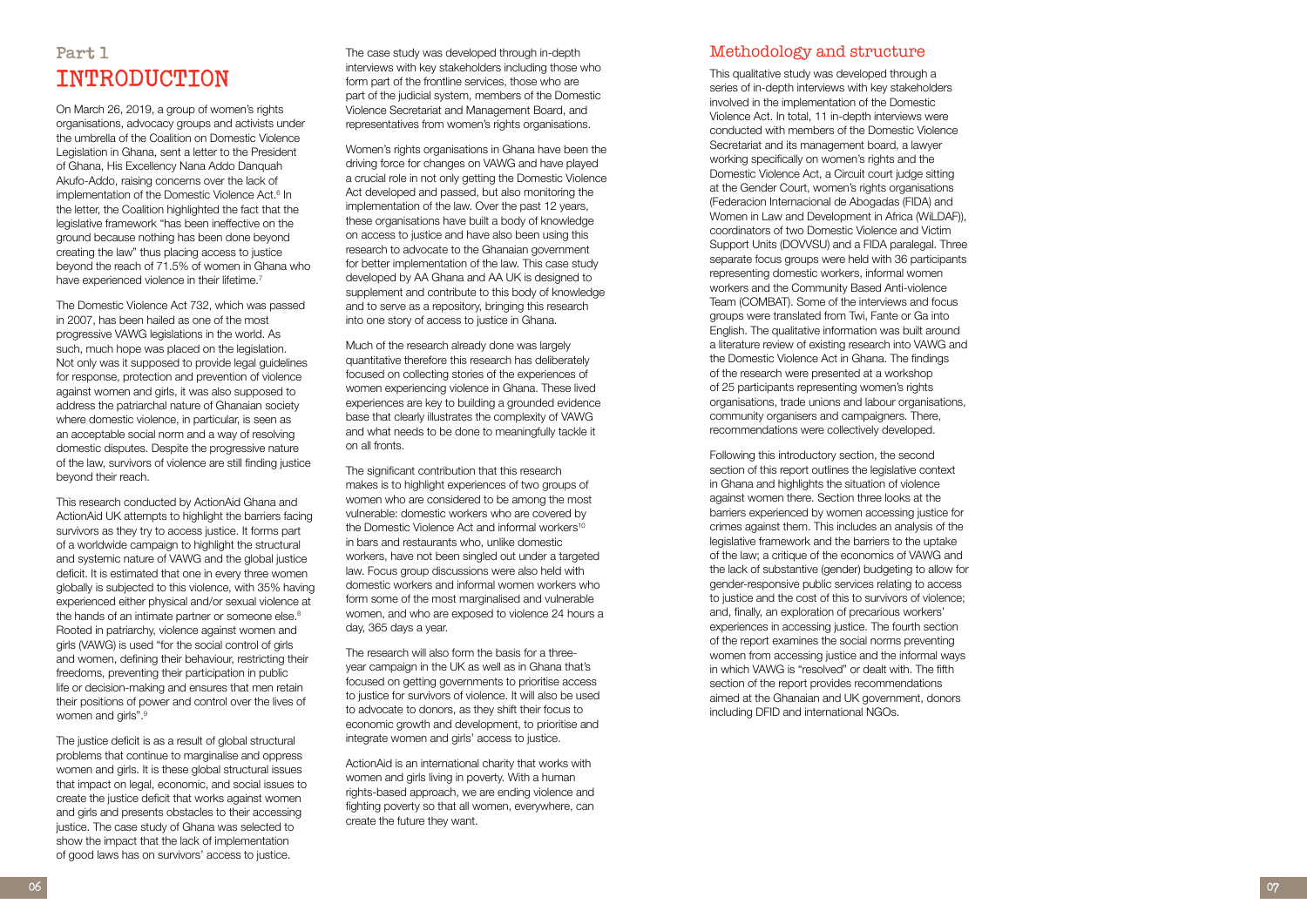previous behaviour to excuse the crime or denying that any crime had taken place.

Because criminalising of domestic violence was coming up against strongly patriarchal issues embedded and perpetuated through social and cultural norms, it was belittled as "a Western law, an imposition" and within the predominately male parliament at the time, "they actually were not convinced that we should pass such a law".24 It was also seen as an attack on men and as such the Bill was colloquially labelled by traditional and religious leaders, as well as community leaders – a strong and influential group in communities – as the "Women's Bill" developed "so that women can fight men"<sup>25</sup> and "take them to prison".26

The struggle to pass the legislation was also hindered by the fact that the Bill contained a clause (Article 42(g)) that criminalised marital rape. Women's rights organisations pushed for marital rape to be included in the legislation because they felt that the space in which rape occurred should not decriminalise the act – that rape within marriage is as much rape as when committed by a stranger. However, "men who are in a patriarchal society didn't see any sense in that if [he] is married to you then why should you accuse [him] of raping you?".<sup>27</sup> Within a deeply patriarchal society, raising the issue of marital rape was a makeor-break moment with the patriarchy trying very hard to suppress the issue. This particular issue has been attributed by women's rights organisations as to why it took parliament 10 years to pass the Bill into law.

 In the end, public pressure from traditional leaders, church and community leaders and local political constituencies forced the already-sceptical government to remove the clause, upholding the marital rape exemption with its roots in colonial British Common Law:<sup>30</sup>

"but the husband cannot be guilty of a rape committed by himself upon his lawful wife, for by their mutual matrimonial consent and contract the wife hath given up herself in this kind unto her husband which she cannot retract."<sup>31</sup>

- **Mobilisation** where women's rights organisations and individuals were mobilised across all the regions and marched on Independence Square to call for justice for the murdered women.
- **Sensitisation** programmes were held across the country with traditional leaders, church leaders, the police and communities to raise awareness for the need for a law on domestic violence.
- **Advocacy** at targeted policy makers and ensuring that women's rights organisations were at the table when legislation was being drafted.
- **Campaigning** through petitions, marches, handing of communiques to government and using specific moments like the 16 Days of Activism to raise awareness and build public interest
- **Public engagement** such as the "Faces of Violence" project that showed the public the effects of violence against women by getting survivors to tell their stories next to their photos. This prompted many other survivors to come forward to tell their stories.
- **TV adverts** were also connected to the "Faces of Violence" project where women told their own stories of abuse including how they were treated by the justice system. This opened domestic violence as a topic for public discussion – a big shift in a society that treated it as a private, 'never to be spoken of' issue.<sup>33</sup>

It was a difficult moment for women's rights organisations who had to face the fact that if they stuck to their position to keep the marital rape clause in the law, then the Bill may never see the light of day. It was the sticking point with parliament and the reason why the passing of the law was being so severely delayed.<sup>28</sup> It put the women's movement in a dilemma where "we wanted the law to be passed – are we going to take a rigid stand and hang on to the passage of the law that must be inclusive of marital rape which might not see the light of the day or compromise and get the law passed?". The women's movement came to the conclusion that it would be better to compromise on this and agreed to the removal of the rape clause from the Bill. There was a realisation among the women that this was going to be a much bigger task for them because not only was it requiring a change in patriarchal thinking but it also meant that the movement had to try to find ways to advocate for marital rape to be criminalised by using strong data and evidence because if parliament "can't see it [they] think we are importing western policies and ideas into our legal spaces."29

To get the law passed in 2007 and the Legislative Instrument (the guidelines for implementation) 10 years later required strategic campaigning and movement building by women's rights organisations. They came together in various forms: as the Domestic Violence Coalition (which still exists today) and through a special coalition called the Sisters' Keepers movement<sup>32</sup> to demand justice for the murdered women and for the passing of the Domestic Violence Act. They used every tool available to them including:

At around the same time, about 34 women were killed across Accra over a two-year period. They were all killed in the same violent way indicating that there was a serial killer at work.<sup>1</sup>

It took several years for the Domestic Violence Bill to be passed into the Act. The final push to get the Bill passed was due in large part to the campaigning and movement building undertaken by women's rights organisations in Ghana.

It was a long struggle to criminalise domestic violence because it was seen as private issue. The few women who did go to the police to report were "asked to go back home because it was a private matter"1 and told that "it should be dealt with domestically".20 Ghanaians also held the belief that "when it came to VAWG it was always felt let's go to the family level to handle it".21 When patriarchal beliefs are adopted by professional frontline service workers such as the police, the effect on reporting can be devastating.<sup>22</sup> Low numbers of survivors reporting was due in some part to the attitudes of police who "would trip women up [by asking women survivors] 'what were you wearing?', 'why did you say this?', 'were you submissive?"",<sup>23</sup> thus turning the situation around and either blaming the survivor, using the survivor's

# **Part 2 ACCESS TO JUSTICE FOR WOMEN SURVIVORS OF VIOLENCE IN GHANA**

Violence against women and girls is first and foremost a gross violation of fundamental human rights. Protecting the rights of women and girls from violence is enshrined in the international human rights regime, the most important of which is the Convention on the Elimination of all forms of Discrimination Against Women (CEDAW). CEDAW defines gender-based violence as "violence which is directed against a woman because she is a woman or that affects women disproportionately"<sup>1</sup> and recognises it as a form of discrimination against women.1 The Convention also specifically situates gender-based violence in patriarchal systems and structures such as:

"ideology of men's entitlement and privilege over women, social norms regarding masculinity, the need to assert male control or power, enforce gender roles, or prevent, discourage or punish what is considered to be unacceptable female behaviour. These factors also contribute to the explicit or implicit social acceptance of gender-based violence against women, often still considered as a private matter, and to the widespread impunity for it."1

The government of Ghana signed CEDAW in 1980 and ratified it in 1986. As such, Ghana was legally bound to enact the provisions of CEDAW into law and to account for the measures taken to comply with the treaty's obligations.1 As a member of the United Nations, Ghana is also bound by the Sustainable Development Goals' targets and indicators. Tackling VAWG is closely interlinked with achieving the SDGs – particularly SDG 5 on Gender Equality.

## 2.1 The Ghanaian Domestic Violence Act.

In 2007, the Ghanaian government passed the Domestic Violence Act 732. Women's rights organisations and women activists who fought hard to get the Act developed and passed describe it as "one of the best you can find in the world".<sup>1</sup> However, it took a further 10 years for the Legislative Instrument (implementation guidelines) to come to life.

Ten years before the Act could be passed, quantitative data collected by the government body (the National Council on Women and Development) revealed that 72% of respondents reported that wife beating, rape, defilement, widow rites, forced marriages and female genital mutilation (FGM) were commonplace in their communities. Nearly a

quarter (23%) of the women reported that they had been beaten by their husbands or boyfriends and 25% of the men interviewed revealed that they beat their partners. In cases of rape, 59% of survivors said that they had not reported it to anyone.<sup>1</sup> This research was substantiated by a second nationwide quantitative study conducted by an NGO, the Gender Studies and Human Rights Documentation Centre, in 1999/2000. Patricia Essel of women's rights organization WiLDAF remembers that:

"the research gave quite scary statistics as to what was happening nationwide when it came to violence… one out of every three women suffered some kind of violence; one out of five have suffered some kind of psychological abuse."1

This, together with the statistics provided by the two nationwide surveys, underscored that violence was a gendered issue and it prompted women's rights organisations and activists to come together to force the state to address the issue of violence against women. Impunity ought to end.

#### **Women's rights organisations and the struggle for legislative reform**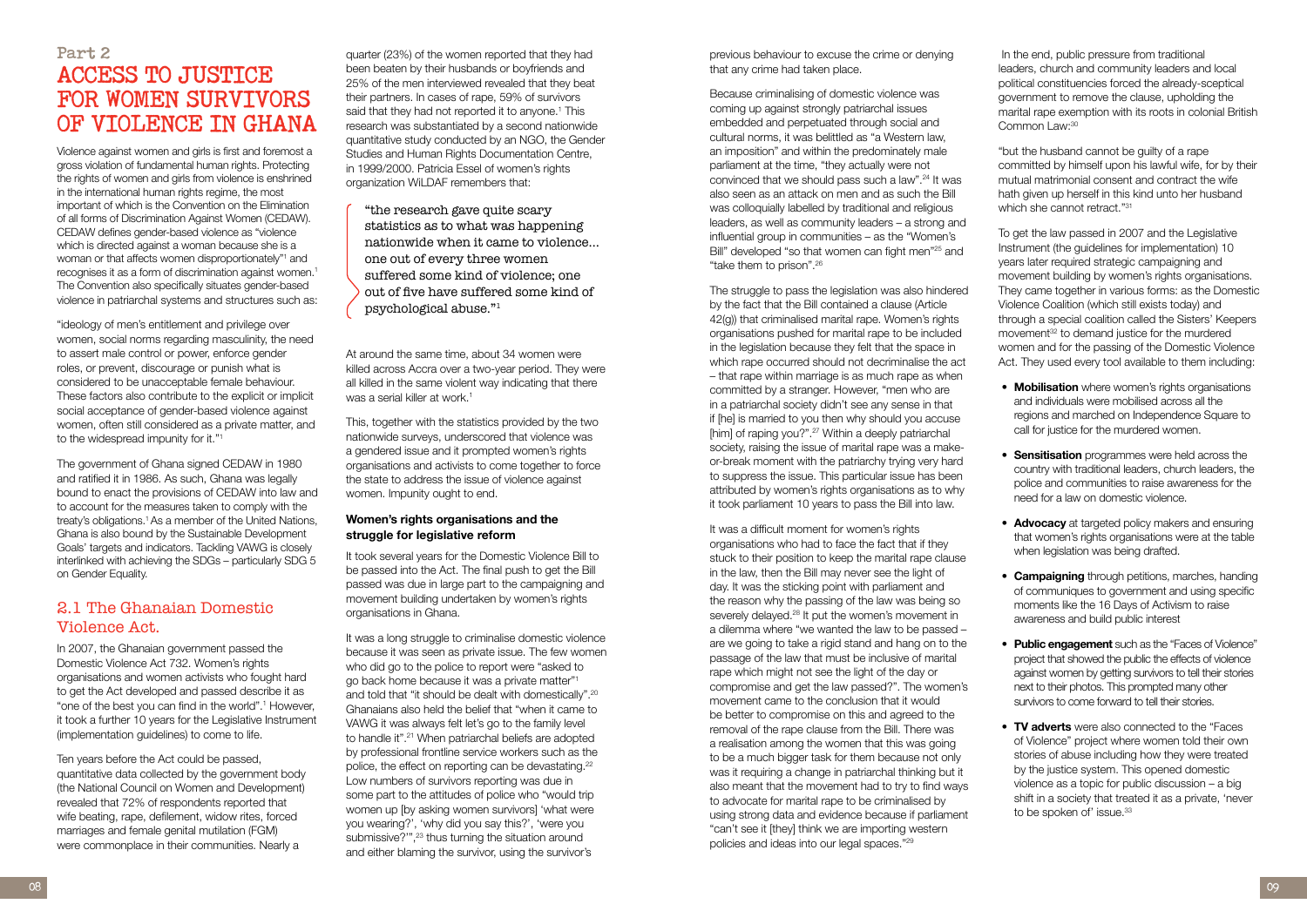



implementation it's very frustrating," she says. "If someone suffers abuse, the first place they need to go is a police station, but the police see it as normal. They think if 'nobody's dead, nothing terrible has happened'."

Other critical features of the Act are the various institutions that have been legally provided to ensure access to justice for survivors of violence. The first is the provision for the establishment of a Domestic Violence Fund to be supported by externally-raised funds from individuals, organisations and the private sector, as well as from funds allocated from the national budget on the approval of Parliament. The purpose of the Fund is to provide material support to survivors of violence, including accessing medical treatment, to provide training for families of survivors of violence and to fund any other issues that will assist in the rescue, rehabilitation and reintegration of survivors of violence. Of critical importance is the use of the Fund to construct shelters for survivors and train and develop the capacity of those providing services through the shelters.

As a result of the Domestic Violence Act, Gender Courts have been set up to hear cases of domestic violence. The courts are assigned a judge that has "good knowledge of the law and a strong ability to interact with the victims while having a human approach to the cases."39 Most of the judges are women.40 Although Domestic Violence and Victim Support Units (DOVVSU) don't fall under the Act, they act as first points of contact for the implementation of the law. The DOVVSUs are the first line of reporting, not just for domestic violence cases but also for childrelated issues, including defilement, maintenance and juvenile criminal activities, and are attached to police

"We went to parliament, we sat there and held placards saying "Pass the DVA"… At a point in time there were women who were ready to go naked in the streets35… I think it was the pressure that was mounted and the fact that we never gave up."36

stations in the various districts in Ghana. The Gender Courts form part of the circuit courts in (currently) four regions to hear cases being brought to court through the Domestic Violence Act.

Other pieces of legislation that provide some protection against gender-based violence include:

- Children's Act, 1998 (Act 554).
- Constitution of the Republic of Ghana, January 7, 1993.
- Courts Act, 1993 (Act 459).
- Criminal Offences Act, 1960 (Act 29).
- Human Trafficking Act, 2005 (Act 694).

Ghana's Domestic Violence Act – pushed to its current state thanks to the relentless mobilisation of the women's movement – is one the most progressive legislations on paper. But poor implementation, combined with persisting discriminatory practices rooted in patriarchal structures and values have prevented women and girls from accessing justice. Women's bodily integrity is still largely unprotected and only deep, structural changes that debunk patriarchal structures and attitudes will meaningfully address the problem.

- Sexual abuse, while not including rape, is defined as forcing sexual contact (including sexual conduct that is humiliating, degrading and abusive) and knowingly infecting a person with HIV or any sexually transmitted disease. It does not include rape because the definition of rape is covered under the criminal code 1960 (Act 29).
- Economic abuse, which has been defined as denying or threatening to deny someone of economic or financial resources, including someone's right to moveable or immovable property or destroying that property that they have an interest in. It has also been interpreted as including depriving or denying a person's right to work.<sup>37</sup>
- Emotional, verbal or psychological abuse.

Longitudinal, multi-country research shows that the single most effective measure in the reduction of violence against women is the mobilisation of women's movements in feminist action.<sup>34</sup> This research is borne out in Ghana where the sustained effort of the women's movement, which lasted 20 years (the first 10 years was spent trying to get the Bill passed into an Act and the second 10 years to get the Legal Instrument passed, together with the compromise on the marital rape clause), is what got Ghana one of the most progressive domestic violence laws in the world (albeit with its inherent limitations both on paper and in its implementation). The momentum generated and the consistency in which the women's movement made progress sent a clear signal to the Ghanaian government that they were a formidable force:

#### **The special nature of the Domestic Violence Act**

The progressive nature of the Domestic Violence Act lies in what constitutes domestic violence both in the nature of the violence as well as in what constitutes a domestic relationship.

With regards the latter, Section 2 of the law defines a domestic relationship as a family relationship, as well as a relationship that resembles or is similar to a family relationship "or a relationship in a domestic situation that exists or has existed between a complainant and a respondent". This has been interpreted to mean that domestic relationships include couples that are married, engaged or dating, as well as relationships that are intimate or cordial and relationship where the two parties have a child together. It also includes relationships held between people who live together in a house or compound but are not related by familial ties. And, importantly, it includes domestic workers/ house-help in the house of the respondent.

The Act also includes a wide range of acts and behaviours which constitute violence. These include:

• Physical abuse, including physical assault, as well as forced detention and deprivation of a person's access to food, water, shelter and rest, and torture.

Section 6 of the Domestic Violence Act adds to the progressive nature and widened remit of the law by stating that a charge or complaint of violence need not only be brought by the survivor of violence but can also be brought by a person with information of such abuse. An example of this was a case of two children being beaten publicly by the pastor of their church. A lawyer, using a video recording of the beating, laid a charge against the pastor on behalf of the children.<sup>38</sup> This provision is regarded as important as some survivors may not be able to raise a complaint because they are either under the control of the perpetrator and dependent on the perpetrator for food, clothing and shelter. A survivor can also be prevented from reporting a case because of the social norms forced upon them by their family's cultural beliefs and the overall stigma that comes with exposing domestic violence.

The Act also provides for survivors of violence to apply for a protection or occupation order from the court and allows the court hearing the criminal case to impose a protection order. In the absence of shelters, these two provisions are key as the protection order prevents the accused person from coming within a certain distance of the survivor and the occupation order legally ensures that the accused person vacates the property if it is shared with the survivor, even if the accused person is the owner of that property. The Act allows for 'reconciliation' in limited circumstances, through court-mandated alternate dispute resolution mechanisms. Importantly, the Act provides for free medical treatment to be provided to survivors of violence.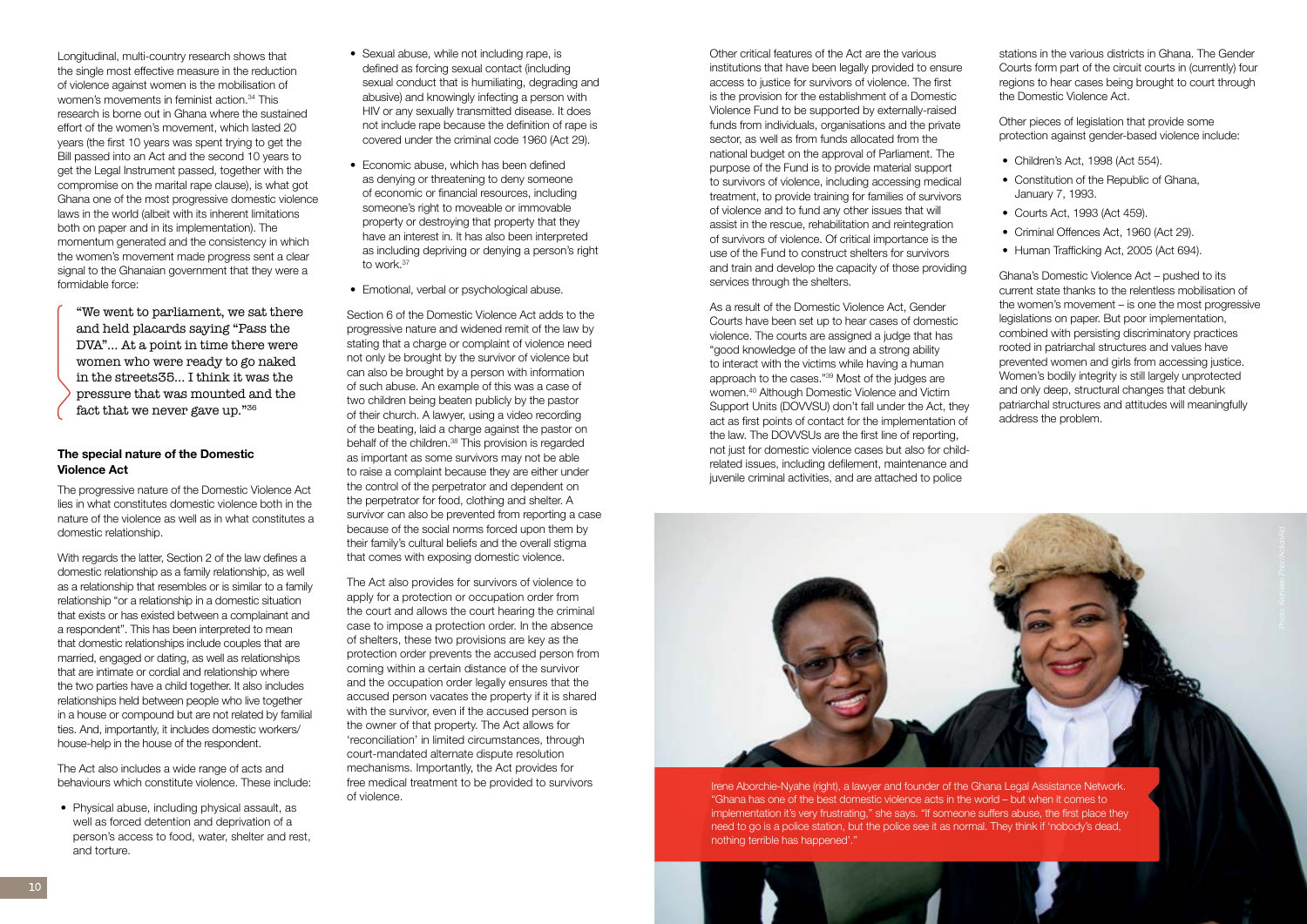Act, says that the Act needs to be read alongside the Criminal Offences Act. Any offence contained in the Criminal Offences Act, which, if it takes place in a domestic setting, can be prosecuted under the Domestic Violence Act. However, the judge stated that when a charge is being laid by prosecutors it has to be done using one of the two Acts – both cannot be used. The judge has to hear the case and pass judgement based on what prosecutors bring to court.

The implications for not using the Domestic Violence Act to bring charges to court include that it denies survivors a series of protections including access to protection and occupation orders. Access to protection and occupation orders is also hindered by the fact that court staff did not have knowledge of protective and occupation orders.<sup>50</sup> Further implications for the lack of uptake of the law is that survivors are denied access to alternative dispute resolution processes and the options of settlements. It also denies survivors access to counselling services provided by clinical psychologists. Finally, when bringing a case of domestic violence to court under the Criminal Offences Act, data is collected under 'criminal offences' and not recorded specifically under the Domestic Violence Act. This skews data on the prevalence and nature of domestic violence. Research carried out by FIDA shows that courts did not have any data on protection and occupation orders.51

A further and perhaps more fundamental problem with the low uptake of the Domestic Violence Act is that it means the law is not being given the opportunity to develop and be interpreted through court cases. There is no space, therefore, to allow for precedence to be set as a guideline for how cases should be interpreted and dealt with. With the law being prevented from evolving, no legal progress can be made and the struggle that women's rights organisations have engaged in to secure women and girls' rights to justice remains incomplete.

To access the formal justice system, a survivor has to first battle the social norms and find the courage to report the case. This will be covered in the next section. Thereafter, she faces the challenge of having the financial resources to gain access to the justice system – this includes the costs of transport and medical examinations, which are limiting factors to accessing justice. Although the Domestic Violence Fund should in theory help survivors cover the costs of medical examinations, in practice the funds rarely or never reach women and girls in need. In a recent study into the economic and social costs of violence against women, it was found that a survivor of violence who accessed the formal reporting process spent on average GHC283 (\$53) in a 12 month period – the equivalent of 10% of the annual per capita expenditure on non-food consumption, which in 2014 was GHC1964 (\$360).<sup>54</sup> This cost

It should be noted that the WiLDAF research found that of those cases which had been completed, including those that used the Domestic Violence Act, 72% of the suspects were found guilty. This indicates that when the law is used, it has the ability to provide justice for survivors of violence.

#### **The realities of the law**

Between 2004 and 2005, Ghana's government transformed the Women and Juvenile Units into the Domestic Violence and Victims Support Units (DOVVSU). The change of name followed the public's response to the then proposed Domestic Violence Bill, which (as mentioned earlier) was seen as the

"Women's Bill". It also signalled a change in the nature of the units to make it more accessible to male survivors of violence. Showing that DOVVSU and the Domestic Violence Act were there to work for men as well women is what also led to a shift in the public's acceptance of the new law.52

DOVVSU is an important part of the justice system for survivors of violence. Despite being key enforcers of the Domestic Violence Act and the first port of call for survivors of violence wanting to report their abuse, they have no communication or accountability lines to the Ministry of Gender. Each DOVVSU is attached to a police station in each district and fall under the Ghana Police Service. Some are separate buildings or offices attached to the police while others share offices with police stations. They are headed up by a DOVVSU coordinator who is drawn from the police. The DOVVSUs handle cases that fall under the Domestic Violence Act, as well as the issues relating to children, including maintenance, defilement and assault cases like rape and physical assault. Figure 1 shows the process for reporting a case through DOVVSU.

ActionAid Ghana commissioned a study in 2017 to assess the ability of DOVVSU to provide safe spaces for survivors.<sup>53</sup> The study included a survey, focus group discussions, in-depth interviews and observations with 148 respondents. Ten regional offices of DOVVSU were sampled for this study. This research, together with our supporting interviews, supports the assertion that, in practice, the process outlined above is not as accessible and straight forward as it looks on paper.

#### **Barrier 1:** The true cost of accessing formal justice

A judge from the Gender Court interviewed<sup>49</sup> for this research agrees with this finding. She felt that the punishment laid out in the Domestic Violence Act was far too lenient in comparison with what was provided in the Criminal Offences Act. For example, if someone has physically abused another person, the Domestic Violence Act suggests a fine or imprisonment of up to two months while the Criminal Offences Act suggests an imprisonment of three years for assault, which is the same offence of physical abuse or assault.

# **Part 3 THE JUSTICE DEFICIT IN GHANA**

While it is known that, globally, one in three women is subjected to violence, it is the impunity with which violence is perpetrated that compounds violence as a system of social control of women. Impunity is a major contributing factor to the violence being perpetuated or repeated.41 This is in some part due to the fact that easily accessible justice systems are either non-existent, inadequate and/or poorly implemented in most countries.

In Ghana, the justice system is difficult to access because the legislation on domestic violence is being poorly implemented. It is almost impossible for survivors of violence to report these crimes. Where survivors do report – to frontline services, the police or within the community – achieving an effective remedy for the violence remains remote because access to justice is out of reach for many women and girls. As will be discussed in the following subsections, reporting violence and following the legal process through is financially unattainable as well as physically challenging when police stations and courts are too far away from many survivors to physically get to.

This scale of violence against women and the lack of reporting can be linked to an intersection of legal, economic and social issues, all built on the foundation of a strongly patriarchal society.42 It is a widely held belief in Ghanaian society that a man is justified in beating his wife or partner and that violence, in particular domestic violence, is a private issue.43 More often than not, impunity prevails.

#### 3.1 Barriers to accessing justice

The Domestic Violence Act is quite a comprehensive legislation<sup>44</sup> with a strong definition of domestic relations and a wide remit for what is considered to be violence. While the Act was passed in 2007, the Legislative Instrument, which provides guidelines for how the Act should be implemented, was only passed in 2017. This delay has created problems with the uptake and use of the law by the police, DOVVSU officials and prosecutors, which in turn has had a knock-on effect on survivors' use of the law and providing meaning to the Domestic Violence Act through court judgements.

#### **Uptake and use of the Domestic Violence Act**

"The law is a model law because [women's rights organisations] did some work on it but the implementation has been fraught with problems and challenges"45

Women's organisations FIDA and WiLDAF have been consistently monitoring the implementation and use of the law. While FIDA, through its SAVE project, has been monitoring the implementation of the Protection and Occupation Orders.<sup>46</sup> WiLDAF has been monitoring the application of the Domestic Violence Act at the Gender Courts through their Court-Watch projects.47

WiLDAF first monitored the use of the law just after the Act was passed, but before the Legislative Instrument was passed. Between 2007 and 2009, of approximately 150 cases observed in the courts, only 2% used or mentioned the Domestic Violence Act. The reason given for the low uptake of the law was that the Domestic Violence Act had just been passed in 2007 and it was still new. Among key actors, such as the police and prosecutors, most were unaware of the existence of the Domestic Violence Act. According to Patricia Essel of WiLDAF, the people and state actors alike "did not know the content of the law, they were not too comfortable with using it".48

WiLDAF repeated the monitoring exercise in 2017/2018 at Gender Courts in five districts in the Western, Eastern, Volta, and Greater Accra Regions of Ghana. This time, of 280 cases monitored, only 22.5% were completed with final sentences given and 77.5% were adjourned. Of the 22.5% completed cases, only 6% made use of or mentioned the Domestic Violence Act. The reason provided this time for the low uptake was that prosecutors felt that using the Criminal Offences Act was better because it provided stiffer sentences.

However, Irene Aborchie-Nyahe, a lawyer specialising in gender-based violence and the Domestic Violence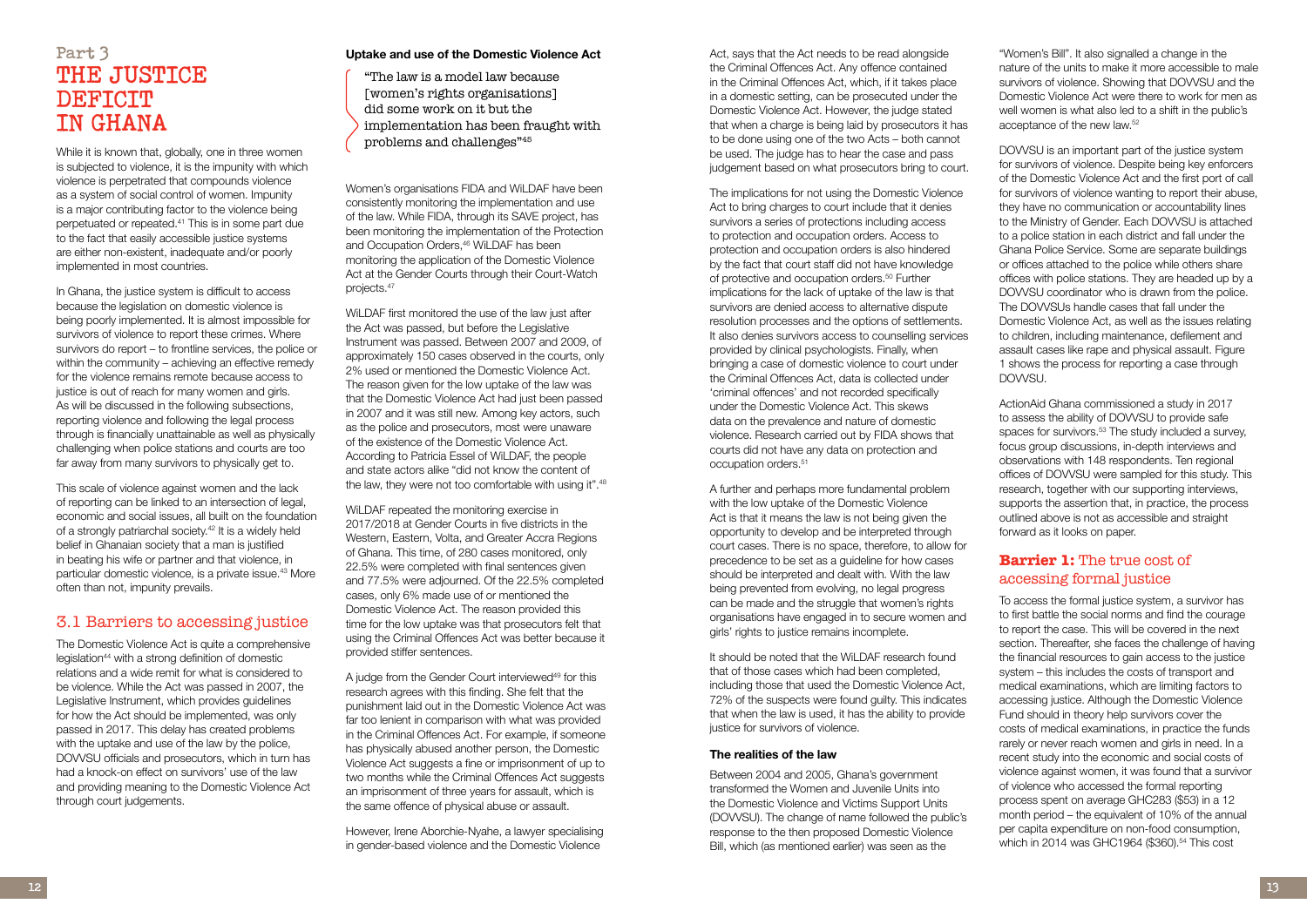included the medical examination fee, transport costs to report the complaint at a DOVVSU office or to appear in court, accommodation, food and replacing damaged property. FIDA also undertook an in-depth study of survivors' access to justice at two DOWSU offices.<sup>55</sup> Seventy percent of survivors who were interviewed were engaged in informal street trading and other menial jobs, where between 70-80% of them earned less than GHC100 (\$18) and up to GHC400 (\$73) per month. For many of them, paying just the medical bill of GHC200 (\$36) would put them out of pocket. Taking time out of work to go through the reporting and follow up process of their case at police stations, hospitals and courts will also likely leave women workers out of pocket. This was also reflected among the women we interviewed who were working as domestic workers and informal workers in bars and restaurants – as one of the more vulnerable groups of women, their financial situation placed them outside of the justice system.

The above highlights the close link between women's material poverty and the justice deficit. Women with very low to no income are almost automatically denied justice. It also illustrates how women are not a homogeneous group. Violence, injustice and gender inequalities play out within other complex and transitory notions of age, class, race, sexual orientation, disability, caste and these "change over time, and differ by location and cultural context."56

#### **Barrier 2:** The location of DOVVSU offices

The second barrier is accessing DOVVSU. DOVVSU offices are located in district centres and at regional level. The geographical area that DOVVSU has to cover is extensive thus putting its reach out of the hands of many survivors who may not be able to afford the transport costs:

"The boundaries between divisions means that our area of operation is very big. If someone has to report a case they have to come from far out places. It is too costly for them to come to DOVVSU offices. It also makes our work cumbersome because all the areas bring their cases here."57

Accessing the DOVVSU offices also depends on survivors knowing that the offices exist and also

where they are located. The fact that there are so few offices can also mean that survivors or members of the public may not know where they are. In the focus group discussions<sup>58</sup> we held with women who were working as domestic workers and in bars and restaurants and from diverse areas, only 13 of the 36 women knew of the DOVVSU offices and of these, none reported that there was a DOVVSU office in their area. Those who knew where the DOVVSU offices were said that a trip would take anything from 20 minutes to an hour by taxi. In Kwaku Banfu, a rural area on the outskirts of Accra, Community Based Anti-violence Team (COMBAT)<sup>59</sup> reported that in their area the nearest DOVVSU was about 30 minutes away and would cost them GHC20 – a sum that was difficult to pay as the area is impoverished with high unemployment rates. Sometimes COMBAT team members would carry survivors on their bicycles or motorcycles to report a case. The distance between DOVVSU offices and the fact that the units have a wide jurisdiction of cases means that DOVVSU offices are often swamped with cases. The capacity in the offices range from four to 17 members of staff, most of whom are investigators, making it almost impossible to keep on top of every case coming through the units:

"The workload is too much for the staff because we don't only perform DOVVSU duties. The DOVVSU office operates 24 hours and the personnel are also involved in general police work, including night patrols, snap checks and also patrol when dignitaries are visiting the region."60

#### **Barrier 3:** The experience inside DOVVSU offices

A third variable in accessing the justice system is what happens when a survivor enters a DOVVSU office. In one the offices visited for this research, the front desk that a survivor would have to report to first was situated in front of holding cells that were filled with male suspects, some of whom were semi-clothed. For a survivor of violence, this could be triggering and re-traumatising, causing the survivor to rethink reporting the case. Another dependency is the police orderly who first screens the survivor's case to advise her on whether or not DOVVSU has jurisdiction. With deeply-held patriarchal beliefs still prevalent across Ghanaian society, the chances of a survivor encountering a male police orderly who is not gendersensitive and who either has limited knowledge of

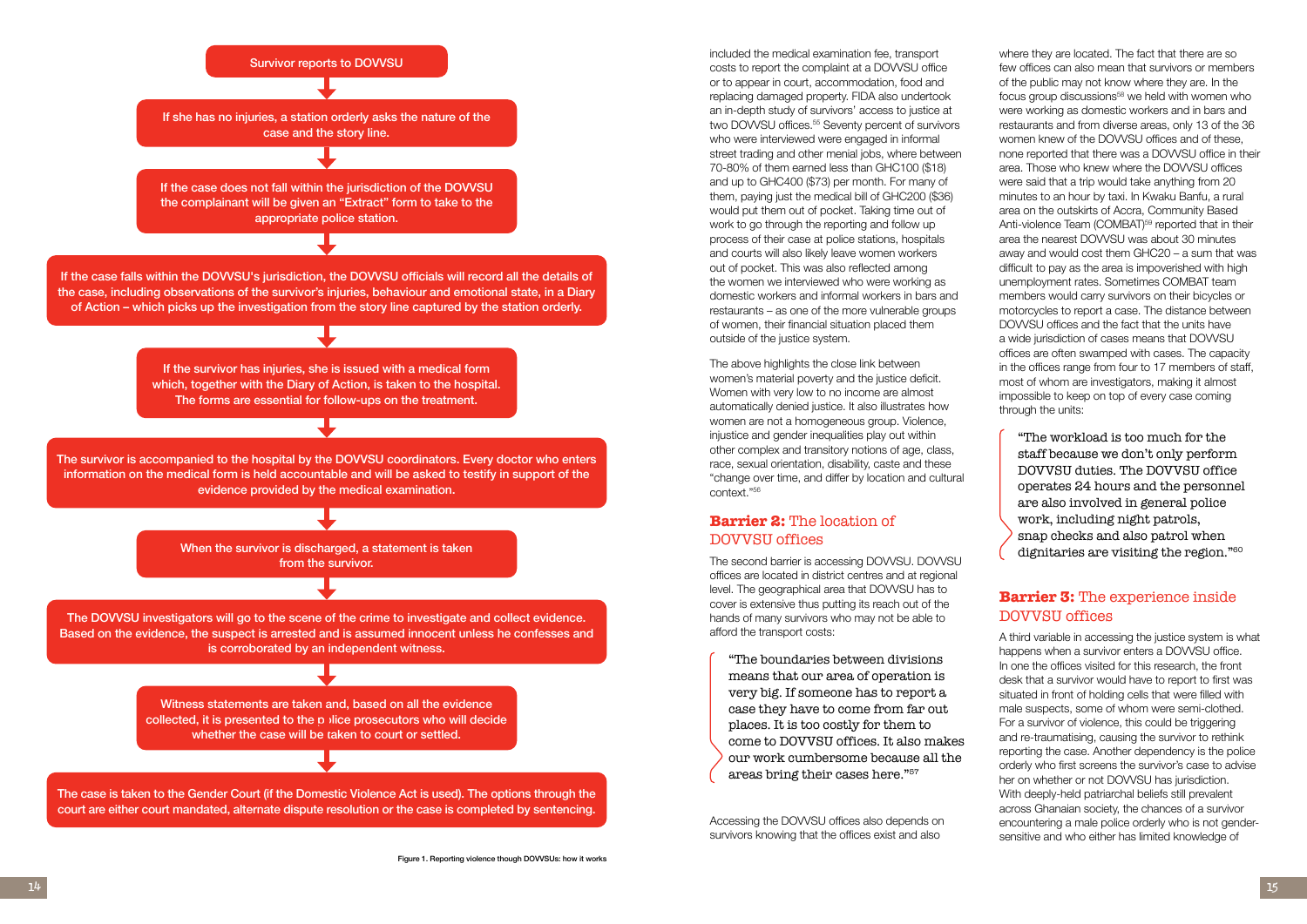WiLDAF, lack of knowledge of the content of the Domestic Violence Act was a serious impediment to cases being brought to court. In FIDA's research, police prosecutors lacked knowledge of Protection and Occupation Orders and as such could not offer this to survivors of violence. This means that, because there are no shelters, survivors who report violence are generally sent back to the scene of the violence or have to seek refuge with family members or members of the community. The lack of knowledge of the Domestic Violence Act also means that more prosecutors use the Criminal Offences Act because they are more familiar with it. According to the judge interviewed, prosecutors are either using the Criminal Offences Act or opting for settlement (whether the victim wants to or not). However, settlement does not often mean a settlement for the survivor, and it has been reported that often the settlement involves a payment by the suspect to the police prosecutor in the form of a bribe. $63$ Ghana's report on progress against the SDGs show that 50% of the Ghanaian population has paid a bribe to a police officer.<sup>64</sup> One of the women in the focus group for domestic workers said that when she experienced sexual harassment in her place of work, she reported it to the police only for the police to take money from the perpetrator who was then allowed to go free:

One of the respondents describes this situation as "those who are financially endowed – they get away with violence because of poverty" because in most cases DOVVSU officers abuse their position of power and drop cases when offered a bribe.<sup>66</sup>

#### **Barrier 7:** The experience in court

"The money went into their personal pocket – it was a bribe".<sup>65</sup>

If the case does make it to court, there are a number of remaining barriers facing a survivor. Some of these include the fact that the court setting may not be physically accessible to everyone. For example, courts may not have wheelchair access or interpreters for those whose hearing or speech may be impaired. The court setting was observed by WiLDAF as being hostile to survivors – the fact that the courts are a public space means that it becomes public knowledge when a survivor's sexual history or her marriage is brought into question. The numerous adjournments in the case are also problematic. Most women cannot afford the single trip to the court let alone several if the case is repeatedly adjourned.

At every step of the formal process for accessing justice, survivors are faced with sometimes insurmountable barriers, most notably financial challenges. The fact that there are so many unknown variables within the process means that most survivors are unwilling to put themselves through it. They know how potentially harmful and re-traumatising the process could be, and the extent to which it leaves them vulnerable to chance.

Margaret Osei, a member of the Young Urban Women's Movement in Accra, Ghana "When I think of justice, I believe there's supposed to be fairness, there's a balance of power, there's equity. Treatment for every person is equal and there is no discrimination." The Young Urban Women's Movement in Ghana aims to bring together young urban women aged 15-35 to create awareness and advocate for young women's economic security, bodily integrity and unpaid care responsibilities.

the law or doesn't believe that domestic violence is a criminal act is very high. Irene Aborchie-Nyahe recalls a visit to a police station:

"I sat there and then a victim came to report a case to the police officer. The man was like 'Look at your mouth!… Look at how you are talking! It is because of the way your mouth is that he has beaten you', justifying the abuse in the police station. [He was] supposed to be pro-solution not a problem. This is one of the major problems we have… the patriarchy."

One positive is the fact that there are predominantly female DOVVSU officers. In the research done by ActionAid Ghana, 73% of DOVVSU officers were female. This can go a long way in encouraging women survivors to report.

Even though the Domestic Violence Act forms part of police training, it is not an examinable. This means that it is very likely that a survivor will first encounter a patriarchal male (or potentially a female too) who does not know the law well and may therefore either send her back home or persuade her to not report her case.

#### **Barrier 4:** Lack of privacy and adequate resources

If the survivor makes it through those initial obstacles, she is required to wait in a public area before being called by an investigator to record the Diary of Action. These waiting times can last for hours. There is no privacy in these public areas and it is likely that she could encounter someone from her community who she knows. In the DOVVSU offices visited for this research, the room where investigators were taking statements was an open-plan room with eight-10 desks all located close to each other. In one of the offices, the room was windowless and perpetrators and survivors alike were crowded inside it, with no privacy at all. ActionAid Ghana's research found that 87% of 52 respondents who used the DOVVSU offices did not have any privacy and 29% did not feel safe in the DOOWSU offices

ActionAid Ghana found in their research that evidence gathering and the storage of evidence was seriously compromised. In some cases, evidence was kept in boxes under desks or out in the open. This was due to the fact that DOVVSU offices did not have access

to proper storage facilities, including lock-up cabinets or drawers. The judge interviewed for this research said that proper evidence gathering was one of the serious impediments to ensuring a fair trial.

## **Barrier 5:** The medical examination

The next barrier to accessing justice is the mandatory medical examination. This barrier has two parts to it. While DOVVSU coordinators are required to accompany a survivor to the hospital, not all of them are able to do so because of limited capacity; accompaniment tends to only take place where the injuries to the survivor are serious.<sup>61</sup> The first of the two barriers is getting to the hospital – DOVVSU offices do not have access to vehicles for travel or to transport survivors to the hospital. ActionAid Ghana's research showed that seven of the nine DOVVSU offices in their study did not have access to a vehicle. In our interviews, DOVVSU coordinators also said that they did not have funds to put fuel in a vehicle to get to the hospital. In these cases, the DOVVSU coordinator has to either use her own car, call a taxi and pay for it from her own pocket, or get the survivor to pay for the transport.

A second barrier to the medical examination is that the survivor is charged up to GHC200 (\$37) for the examination. Even though the Domestic Violence Act states that survivors are entitled to free medical treatments, this has never been implemented and doctors have been charging survivors for the medical examination. Doctors have been reported as saying that they need the fee to pay for their transport costs to court when they have been asked to testify in support of their medical report. Certain cases like assault and rape cannot be fully evidenced without the medical examination.<sup>62</sup> It should also be noted that even though survivors are entitled to the assistance of a clinical psychologist, it is not guaranteed that she will gain access to it. None of the DOVVSU offices had a counsellor on site. If the survivor has the funds for the transport and the medical examination, the case will move forward to the next step of evidence gathering.

## **Barrier 6:** Awareness of the Domestic Violence Act and the services provided to survivors

The sixth barrier to accessing justice is the police prosecutor who is assigned to take the case forward. This stage is reliant on the police prosecutor's knowledge of the Domestic Violence Act, their desire to seek justice for the survivor and their level of integrity. In the research done by both FIDA and

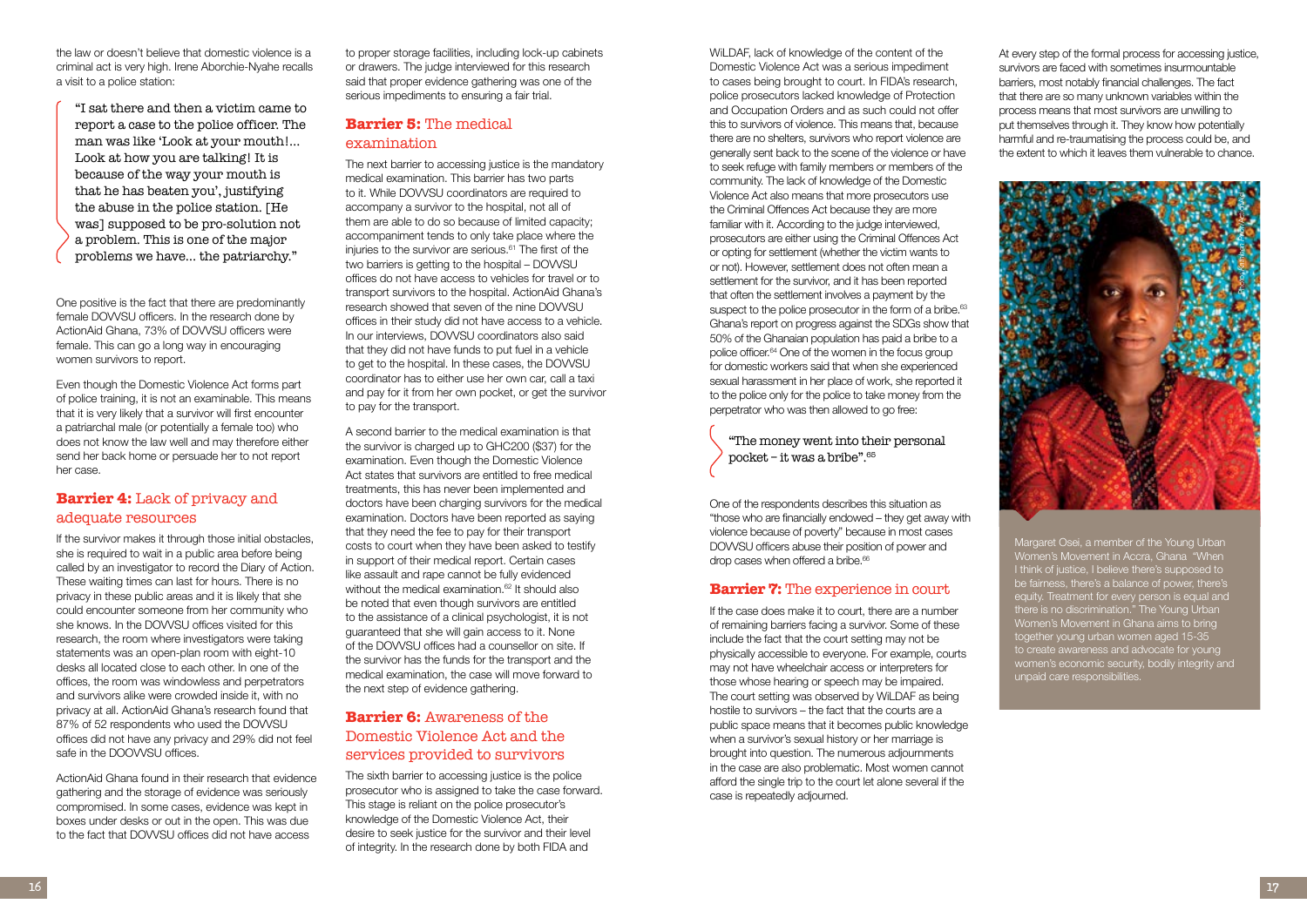# **Part 4 WOMEN IN INFORMAL WORK AND THEIR ACCESS TO JUSTICE**

For this research, focus groups were held with groups of women domestic workers and bar and restaurant workers to assess their experiences of violence in their work and social spaces, as well as their experiences with accessing justice. These women experience violence 24 hours a day, 365 days a year, and because of their informal status are the least heard and least visible. They exemplify the shortcomings and grey areas of the legal framework, as well as the rootedness of patriarchy and social norms.

The Domestic Violence Act includes domestic workers/house-help in its scope of domestic relations. This provided some hope that the Domestic Violence Act could be extended to include genderbased violence in the workplace, in particular to precarious workers in the informal sector. In some of the interviews conducted for this research, it was felt that the remit of the Act was wide enough to include gender-based violence in the workplace. This was expressed by one of DOVVSU coordinators:

"People who work together in an office or workplace for eight hours per day will also be covered by the Domestic Violence Act. The Act covers violence in the workplace. A woman working in a restaurant can use the Domestic Violence Act to lodge a case of gender-based violence in the workplace".<sup>72</sup>

However, the judge from the Gender Court disagreed. In her professional opinion, she felt it would be very difficult for her to hear a case of workplace violence through the Domestic Violence Act. This was because there is a difference between workplace and domestic relations. The Domestic Violence Act covers domestic workers not as a workplace issue but as a domestic relationship. Part of this confusion with the interpretation of the Act is as a result of it not being taken through the courts for sufficient interpretation and definition.

The current Labour Act does include sexual harassment. However, the Labour Policy only applies to those in formal work and excludes those in precarious work such as domestic workers and

informal sector workers, including women who work in bars and restaurants.

Ghana is yet to ratify ILO Conventions 189 (2011) on domestic workers and, like other countries, 190 (2019) on harassment in the workplace (particularly gender-based harassment). The latter recognises informal work as work and the places where informal work takes place as workplaces. This presents an opportunity to expand access to justice to women who experience violence in their workplaces. Momentum is now building globally for countries like Ghana to ratify and implement these two instruments.

#### 4.1 Domestic workers, domestic violence

The domestic workers in this study had a clear understanding of what constituted violence against women. Their responses included sexual harassment, rape, wife beating, financial neglect by a husband, desertion of the family by the husband and physical assault. However, when it came to defining violence against women in the workplace their understanding shifted to exploitative work and discriminatory practices which they saw as acts of violence. These included:

- Disagreements on the salary
- Being forced to cook and eat food that was inferior, different and sometimes old compared to that of freshly-cooked food eaten by others in the household
- Hard labour
- Long working hours

With regard the long working hours, 14 of the 16 women started work at 6am and worked until 9 or 9:30pm. Those who started at 6am were also providing child care (including bathing and getting the children ready for school) in addition to doing household work. However, despite the early start and late finish, all the women did not opt to be live-in house helps but rather stayed out and travelled using public transport to and from work.

"The fund was supposed to support the survivors of violence by paying for their medical bills. But they have not been able to access that because of a lack of funds. People who experience VAWG are most vulnerable and they come to us for support. Ideally if the Domestic Violence Fund was operational then we could sponsor their medical bills. If they can't pay their medical bills, then the survivor withdraws her case. We were also supposed to use the Fund for training of stakeholders and to run the affairs of the shelter as it was operationalised. The lack of shelters is a big issue."<sup>71</sup>

> The women were asked whether they felt safe travelling so early and late in the day and their response showed that their risk of violence was everpresent with some of them having to make special arrangements with transport drivers, such as forming alliances with drivers to ensure their safety.

This raised some questions of why they didn't stay at the house where they were working. Almost every woman in the focus group had experienced sexual violence, including rape, in their workplace. Their stories had many similarities and are along the lines of Box 1.

## 3.2 Economic barriers to accessing justice

States are responsible for upholding women's rights, including through the provision of genderresponsive public services – in other words, services that are publicly funded, publicly delivered and universal; gender equitable and inclusive (i.e. free from discrimination and sexism, safe and inclusive processes that deliver inclusive services) and based on human rights standards (i.e. available, accessible, acceptable and adaptable).<sup>67</sup> At a time when global macroeconomic policies designed by influential actors like the International Monetary Fund (IMF) are driving countries towards austerity (and national governments are succumbing to this pressure), governments are increasingly less able to provide much-needed health and other services that support survivors of violence to access justice. Ghana is not immune to this trend and has, just like many other countries, been unable to find the necessary resources to fund gender-responsive public services.

Most of the relevant services that a survivor requires to report and see her case through to the sentencing of the perpetrator and, ultimately, get the justice she deserves are chronically underfunded. The reasons for this are very complex but largely respond to budget cuts to the Ministry of Gender and consequently to the bodies and agencies that either sit directly under it or depend on the Ministry to obtain necessary budget allocations. In 2019, the Ministry of Gender was moved out of cabinet. As such, the minister is not able to participate in the decision-making processes of cabinet, nor advocate for women and girls' rights.

The loss of status of the Ministry of Gender and its reduction of an already consistently low budget has meant that significant elements of the Domestic Violence Act have not been implemented, making justice difficult to access for survivors.

One critical element of the Domestic Violence Act, which is essential for the full realisation of access to justice, is the Domestic Violence Fund. As mentioned earlier, the Fund was to be used to provide support for survivors of violence, including providing free access to medical treatment, as well as to be used to conduct training on the Act to all implementers of the law and to build shelters for survivors. However, since 2007, the Domestic Violence Fund has remained "dormant".68 And as we have seen above, these three issues have been the greatest obstacles to survivors accessing justice.

One of the interviewees noted that the amount that was in the Domestic Violence Fund was "so small that it is difficult to operationalise".<sup>69</sup> In 2016, FIDA made a formal request<sup>70</sup> to the Ministry of Gender for the full disclosure of the amount of funds that were in the Domestic Violence Fund. The response from the Domestic Violence Secretariat was that in 2012, GHC36,400 (\$6,688) was in the Fund. However, by the end of 2013, no funds were spent and the balance remained at GHC36,400. In 2014, GHC1,900 (\$349) was spent and nothing further. The balance has remained unspent. The Domestic Violence Secretariat recognises the farreaching implications of the Fund not being fully operationalised:

DOVVSU offices are constantly under-resourced. This is because they are currently left out of the budget planning offices. DOVVSU offices fall under the Criminal Investigations Department (CID) which is part of the police service. The CID submits an overall budget as part of the Ministry of the Interior's budget. It is not made transparent to the DOWSU offices how much of the budget has been allocated to the offices. The representative of the Domestic Violence Secretariat pointed out that the fact that the DOWSU offices didn't have vehicles was more a consequence of "internal malfunctioning" because vehicles were made available through the police services. This internal malfunctioning is due to the fact that lines of communication and coordination between the Domestic Violence Secretariat (which falls under the Ministry of Gender) and DOVVSU (which falls under the Ministry of the Interior) are not working. This is made more difficult with the removal of the Ministry of Gender from the cabinet.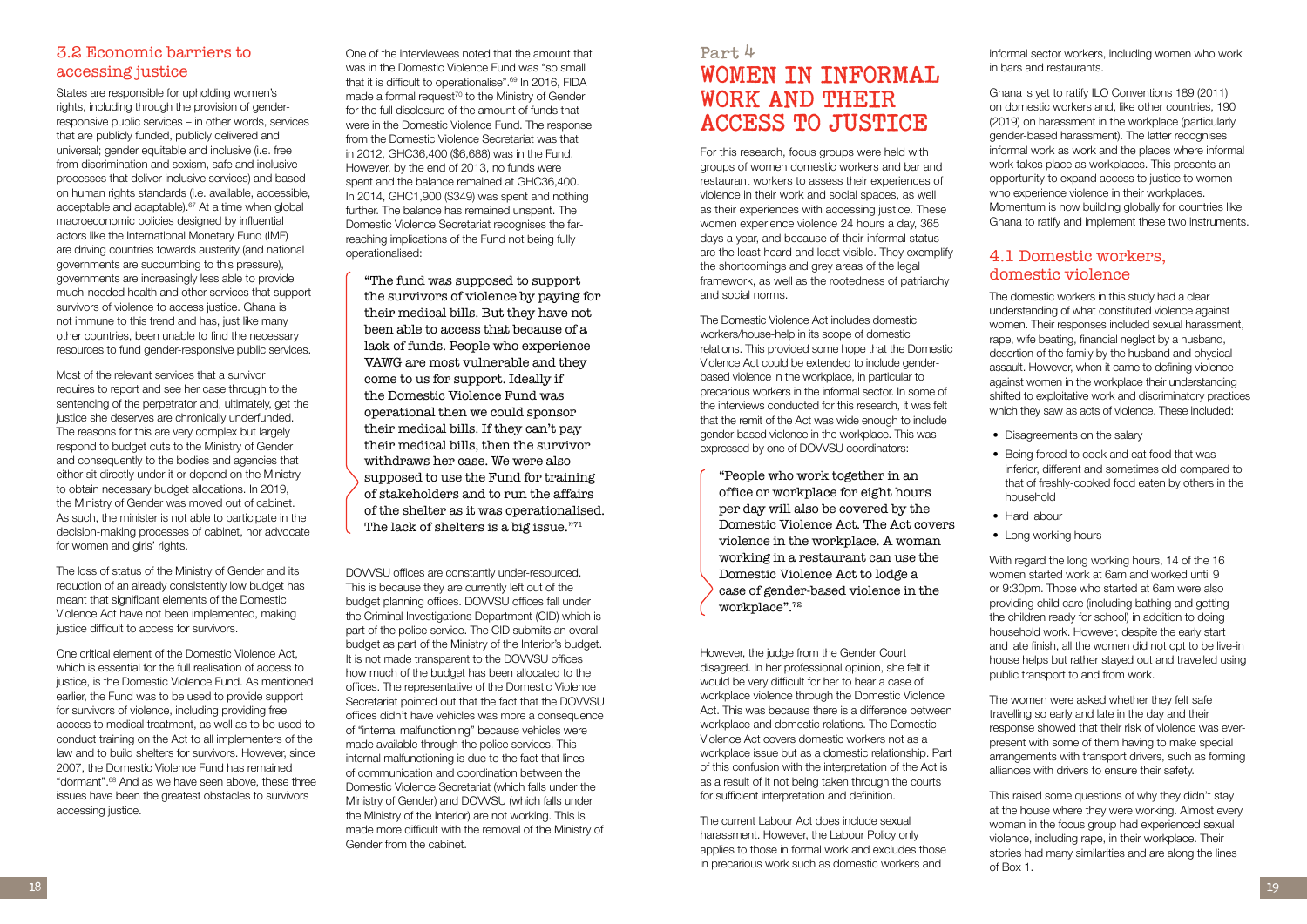None of the women who had experienced violence at work reported it to the police or to DOVVSU. According to one of the women, she didn't report to DOVVSU because domestic work is not recognised as work and as a result of that, together with the lack of recognition given to domestic workers, domestic workers do not receive the kind of support that is required of the DOVVSU official.

Some of them have reported their experience to the domestic workers' union. Because the Domestic Violence Act sees the violence experienced by domestic workers as a domestic relationship and not an employer-employee/workplace issue, there is no protection offered to domestic workers against unfair or constructive dismissal (if she rejects sexual advances). The union is therefore only able to work to ensure that the dismissed worker gets her full pay and can be placed into another job as soon as possible. There is no punishment for either the employer or the perpetrator of the violence. Many of the women in the focus group, most of whom were over the age of 50, said that the sexual violence only stopped when they got older.

- Hard labour including lifting heavy things
- Verbal abuse.
- Working overtime.
- Threatening you with dismissal if you don't do something that they ask you to do because it is beyond your ability.
- Favouritism, where special preference is given to others from different tribes and ethnic groups or religions.
- Sexual harassment and rape, and making this conditional on your employment.

#### 4.2 Survivors of violence working in bars and restaurants

The women working in bars and restaurants were either cooks, waitresses or cleaners. They worked without employment contracts and were vulnerable to any changes in their work condition such as working hours, salaries and the withholding of their social insurance.

When asked what they understood by violence against women, all the women related it directly to their workplaces. Their understandings included:

The women in the focus group were between the ages of 20 and 30 years, and most were single mothers. Almost all of them had experienced sexual harassment or rape in their workplaces. Below are a few of their stories:

*"At my former workplace, my boss –every time he comes he is like – you know we sell food and drinks – he will go to the bar and drink and drink – so when he is drinking, the workers – everyone is frightened – everyone is scared that he will call you to the office. So, when something like that happens, when he is drinking, then the ladies are called to the bar. They say they can't because they got their [period] and then he makes them call him prostitutes and he takes them to his office instead of the workers. He has done this to the workers. At the end of it he will have sex with you. After two to three months he will sack you."*

*"In my current workplace, our boss he is a Ghanaian but he has stayed outside [the country] for long. He knows the big men like the rich people. So, when he is having a programme over there and some of his friends come and they are like 'I like this girl. She is very nice'. He will call you and tell you 'My friend likes you. So you just go and listen and do whatever he tells you to do'. You just accept it. And you are working under him. He is your boss. So you go and you just listen to what his friend says. You give him your number – maybe you don't want to give him your number but because your boss told you to you just give him your number. And then if he calls you and you don't take the call he will tell your boss 'I called your girl and she didn't take the call'. And then the next day when you come he will say 'Why didn't you take the call?' and then there will be some violence too."*

None of the women reported the cases of violence to the police or DOVVSU. Some didn't report to DOVVSU offices because they didn't trust them and because they knew money was required to transport and to fuel the DOVVSU cars. Because there is no trade union representing these women and no NGO or women's rights organisations working with them, they have no way to realise their rights and no access to justice. They tend to rely on each other for security:

*"I have a friend at my former workplace whose boss wanted to have sex with her. She told me and I told her that I know this man and I told her not to tell anybody but anytime he is trying to do something don't allow him. So sometimes when we are working, when we are closing, the boss will tell her not to go home. And then she will ask me to wait for her. So she told our boss that we stay at the same place but it was a lie. People were thinking we were siblings so she would tell the boss 'My sister is waiting'. It was going on for a while – she wasn't allowing the boss to have anything. So one day we were working and the boss called me and he was like 'Tell your sister that she is telling the staff that I want to sleep with her'. And I said no she hasn't been saying that. I am her* 

Almost every week, the husband of the employer pretends to leave the house for work. Sometimes he and .<br>his wife will leave in one car. He will make some excuse to come back to the house without his wife. Sometimes he will say "Oh I left something at home, I need to go and pick it up. You take the car and I will take a taxi back to work". He will sneak into the house and start touching my bum and squeezing my breasts. Sometimes he can get very angry and aggressive and tear my clothes. He will offer me money to have sex with him. If I say no he will force himself onto me. He has keys to other entrances



of the house and sometimes he will come into my room or when I am in the bathroom. I thought about telling the madam, but I knew that she wouldn't believe me. Then one afternoon as he was raping me the madam came home and the moment he saw her he said "You've always been exposing parts of your body to me. What am I supposed to do? Look at your body and look at that of my wife's". The madam heard this and she immediately attacked me saying that I was the bad person and dismissed me on the spot. I had to pack my things and leave the house immediately without my pay."

## **REGINA73 WORKS AS A DOMESTIC WORKER/HOUSE HELP. THIS IS HER EXPERIENCE:**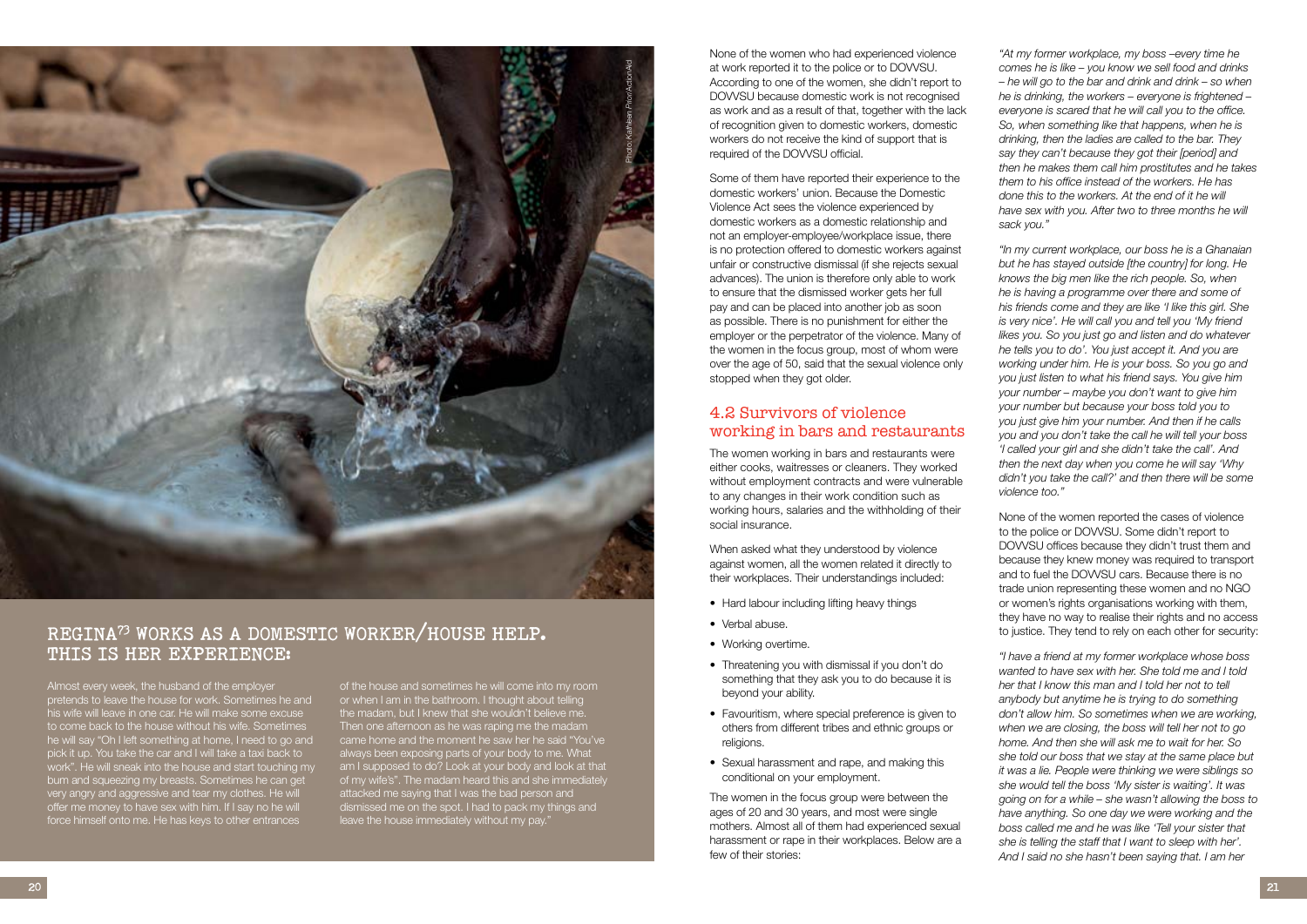*only friend and the only relative that she has here. She can't tell anybody without – she hasn't said anything. She hasn't uttered any word like that to me. That day our boss called the girl and he sacked her. He humiliated her in front of the staff. And they sacked her. She was crying and then she went home. She is still jobless today."*

Many of the women started work between 6 and 7:30am and finished at around 2am. Similar to the domestic workers, these women were at risk of violence travelling to and from work. Because most of them lived in compounds or in informal settlements, their neighbourhoods were unsafe at those hours and some of them had to walk quite a distance, alone and at risk of violence, either walking to or from the place where they were picked up or dropped off by taxi drivers. They also talked about experiencing violence in the compounds or in the communities where they lived, thus placing them at constant risk, 24/7. When asked whether there was any place where they felt safe, the women said "when our heads were on our pillows" or "in the arms of our mothers".

## 4.3 Social norms as barriers to accessing justice

The women in both focus groups were asked whether they also experienced violence in their homes from family members and if they did, whether they reported it to anyone. The response was the same from both groups. Their options were either to tell no one or to confide in a family member or friend.

When they confided in a family member or friend, they were told to keep quiet about it or the case was used to blackmail or threaten the perpetrator for money. Sometimes the head of the family was called in to resolve the issue. In all instances, it was made clear that domestic violence was a private issue not to be reported to the police but to be dealt with by the family:

*"Per our social set ups and settings, we treat some of these things as family issues and that is why we don't report. The way our system is organised, the extended family – they are big and we have family leaders. They would rather come and they will blame you –and even when you go and report they will put pressure on you to go and withdraw the case because it is a family affair. Because it is between you and your brother, you and your sibling or family members, or even you and your spouse, they think it is a family affair and the family must handle it."<sup>74</sup>*

informal work is not recognised as work. Twenty years ago, women's rights organisations came together to demand legislation to protect women from domestic violence because of its increasing prevalence. However, now it is clear that with women being exposed to violence in the workplace and with Ghana moving towards getting more women into work through its Beyond Aid agenda, access to justice for survivors has to be expanded to include violence in the workplace. ILO Conventions 189 and 190 hold promise for this.

# **Part 5 CONCLUSION**

Even though Ghana has one of the most progressive domestic violence legislations, it has not fully realised access to justice for survivors. There are a number of reasons for this which include that the Act has not been adequately implemented. Critical provisions such as free medical treatment, the Domestic Violence Fund and the provision of shelters has not been fully implemented. In addition, the lack of proper knowledge on the content of the Act is preventing survivors from receiving effective support including legal advice on procedures, for example, applying for protection orders. It is also preventing domestic violence cases from being charged and prosecuted as such, which is further preventing the law from being fully developed.

The cost of accessing formal justice processes is also preventing survivors from reporting cases of domestic violence. The cost of the medical fee alone is placing access to justice out of the reach of women who are unemployed or working in the informal economy as domestic workers, traders or in bars and restaurants.

In most cases, when the head of the family is called in to handle the issue, it is dealt with as a pseudomediation. The family head will call the two parties together and, after listening to each party, they will tell the survivor of the violence to forgive and forget because the person is either their sibling, spouse or a relative. The perpetrator of the violence is never punished or even admonished and this in large part is due to the fact that age and financial resources are given preference – so if the perpetrator is older than the survivor (as in most of the cases between husband and wives) or has more money than the survivor, then the survivor is made to apologise to the perpetrator.<sup>76</sup>

National budgeting issues and coordination of budget planning is also having a negative impact on how frontline services are being delivered. For example, the lack of adequate resources for the DOVVSU offices is resulting in low staff capacity, high caseloads, poor infrastructural facilities and no budget for everyday essential expenses such as fuel.

 Furthermore, even though there is a formal process for accessing justice, some groups of women are being left out. While the legislation protects those in domestic situations, there is no recourse for those who work in the informal economy as domestic workers or in bars and restaurants. The testimonies from these women show that there are gaps in the current justice system. Even though there is the Domestic Violence Act, which includes domestic

workers, the Act is not providing access to justice for them because violence in the workplace is not treated as a labour issue. Survivors of violence run the risk of dismissal or their wages being withheld if they report cases of violence against their employers. There is no targeted legislation protecting other informal workers including those women working in bars and restaurants. Left with nowhere to go, many of these women are relying on the conservative, patriarchal social norms of their families and communities which see violence against women as normal. It is therefore critical that, in order to ensure that no survivor of violence falls through any cracks, access to justice needs to include the decent work agenda where gender-based violence in the workplace is seen as an access to justice issue.

The Domestic Workers' Regulation is currently being worked on; there is mention of sexual harassment as a workplace issue. The Regulation places the responsibility for ensuring a safe and healthy workplace on the employer and gives power to domestic workers to report cases of sexual harassment. This presents a positive shift for domestic workers, particularly since the Trade Union Congress is involved in the negotiations.

Another opportunity lies with the ILO's conventions 189 on Domestic Workers and 190 on Violence and Harassment in the workplace. Not only do the conventions recognise gender-based violence in the workplace, but it recognises informal work as work and spaces where informal work takes place as workplaces. If the Ghanaian government ratifies the conventions, legislation protecting women in the informal economy will have to be developed.

One of the greatest opportunities for Ghanaian civil society to bring about change in the effectiveness of the implementation of the Domestic Violence Act is the existence of a strong women's movement. The women's movement was able, through strategic campaigning and movement building, to bring about the implementation of the Domestic Violence Act, as well as legislation to regulate and protect domestic workers. This can be done again, harnessing broad support beyond the women's movement and among other sectors of civil society to call for the ratification and implementation of the ILO Conventions. The women's movement can play a key role in bringing the government and the private sector on a journey towards ensuring no woman falls through the cracks of the justice system and the justice deficit comes to an end.

A second woman said:

"Some will say this is a family issue. Let's go talk about it in the house. If we talk about it outside or if we are taking it to DOVVSU then you are trying to expose the family and disgracing the family. People are going to notice that your kids are not being taken care of by their father and they will think that they are being rejected. So let's forget about it and not talk about it. Whatever money he gives you just take it and keep quiet."<sup>75</sup>

Those who were told to keep quiet about it were told that they should be grateful for their job because so many women are desperate for a job. The same excuse was used by employment agents who would tell survivors that there were many women available to fill their jobs, so they either had to keep quiet and put up with the violence or give up their job to another woman.

In cases of both domestic workers who are covered by the law and women who work as informal workers in bars and restaurants and are not covered by the Domestic Violence Act, it is clear that as survivors of violence they are left outside the formal justice system. Even with domestic workers, who are included in the Domestic Violence Act, the violence they experience in the households where they work is not considered to be a workplace issue. It is similar for women working in bars and restaurants – their informal work status precludes them from any legal protection because their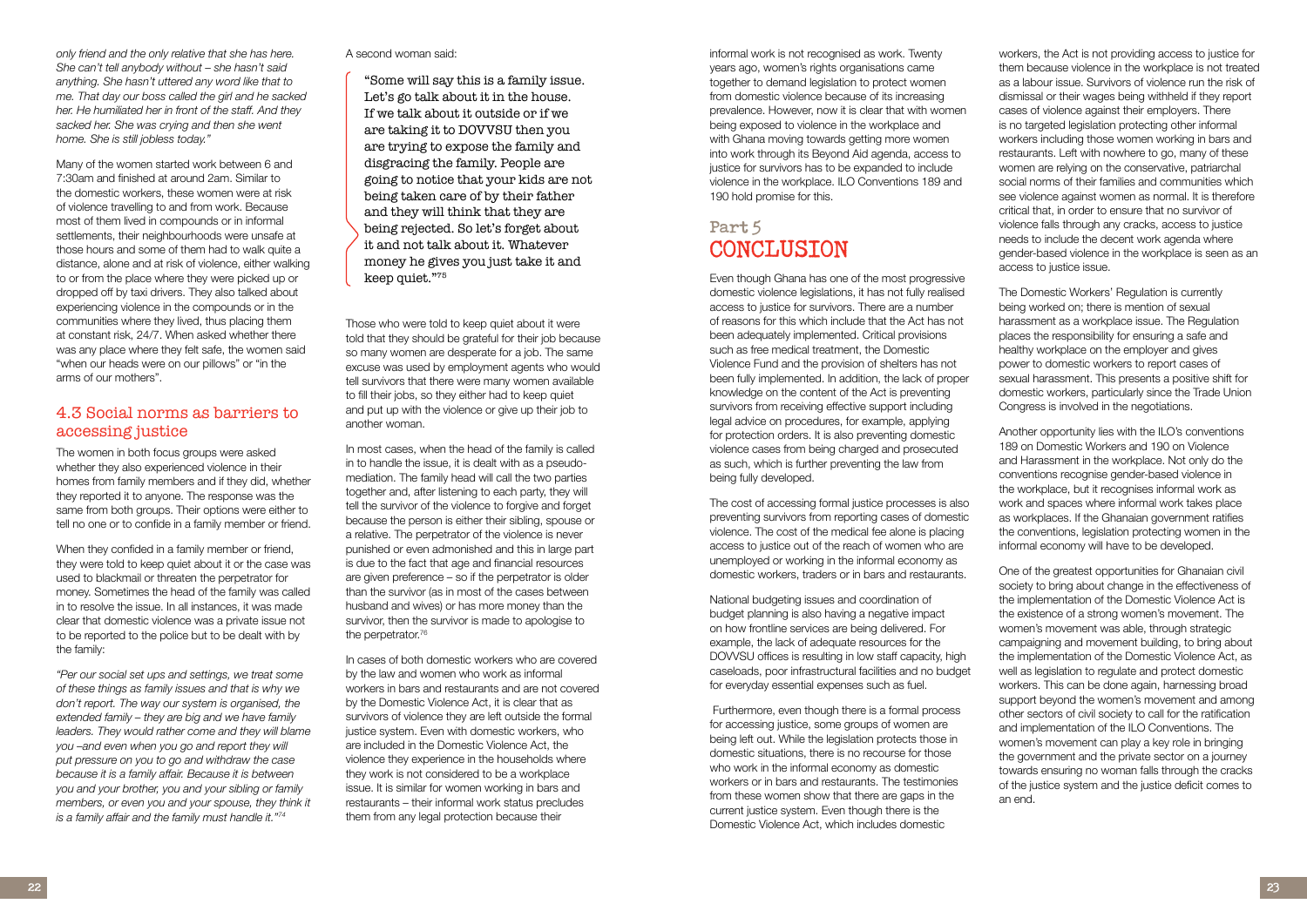# **Part 6 RECOMMENDATIONS**<sup>77</sup>

1. Ensure that all workers enjoy a violence-free working environment through the realisation of rights in the workplace

#### **Government**

- i. Ratify and adopt into national law ILO Conventions 189 and 190 to ensure that all workers are protected from violence in the workplace.
- ii. Develop national action plans to support the implementation of ILO Conventions 189 and 190, where there are none, and ensure political follow-through including adequate national budgets for implementation and rigorous monitoring mechanisms.
- iii. Review existing labour laws and regulations and bring them in line with ILO Conventions 189 and 190.
- iv. Support women's human rights organisations, trade unions and labour organisations to monitor progress of implementation, conduct strategic litigation and provide expert advice.
- v. Put in place rigorous internal measures to facilitate easily accessible justice for survivors of workplace violence.

#### **Civil society**

- i. Engage in strategic targeted campaigning to ensure that the ILO Conventions 189 and 190 are ratified. This can include:
- a. Mapping and reviewing what needs to be changed in labour laws and regulations.
- b.Establishing a platform for key stakeholders to drive the ratification process.
- c. Engaging in strategic advocacy including establishing dialogue between government, labour and workers' representatives through tripartite and stakeholder consultations, and regular strategic meetings with a parliamentary committee responsible for ratification.
- ii. Engaging in the awareness-raising and movement-building of workers' organisations, trade unions, NGOs and women's rights organisations through:
- a. Strategic engagement with organised labour and CSOs on the content of the Conventions 189 and 190.
- b.Consultations with organised labour to propose the ratification and adoption process.
- c. Establish a cross-sectoral and inclusive working group that includes women's rights organisations, NGOs and INGOS, and organised labour to drive the process of ratification and adoption.
- d. Develop a multi-pronged campaign strategy, drawing on the successes of the women's rights campaign for the passing of the Domestic Violence Act, to include community-based awareness-raising and movement-building, and social media and media campaigning.

2. Ensure a reduction in violence against women and survivors' access to justice through a wellresourced and sustainable Domestic Violence Fund for survivors

#### **Government**

- i. Include the Domestic Violence Fund in the budget line of the Ministry of Women, Gender, Children and Social Protection.
- ii. Parliament to accept the annual allocation of the Domestic Violence Fund at \$4 million by 2020.
- iii. Operationalise the Domestic Violence Fund within the next 10 years in all regions through a process of decentralisation.
- iv. Operationalise the Domestic Violence Fund so that the provision of shelters in the Domestic Violence Act can be realised.
- v. Establish mechanisms to ensure easy and equitable access to the Fund.
- vi. Depoliticise the Domestic Violence Management Board to ensure that its appointees serve their full term.

#### **Civil society**

- i. Engage in strategic and targeted advocacy aimed at the Ministry of Gender and the Gender Committee in parliament to achieve buy-in and support for the allocation of the national budget for the Domestic Violence Fund.
- ii. Establish a working partnership between the media and civil society organisations to raise awareness across traditional and new media platforms.
- iii. Develop a platform for inclusive discussion between civil society organisations, the media and state actors.
- iv. Provide strategic support to the Domestic Violence Management board to fundraise.
- v. Engage in strategic advocacy with political parties to ensure that domestic violence is included in their manifestos, thus giving civil society organisations a mechanism to hold them accountable.
- 3. Ensure a reduction in violence against women and survivors' access to justice through unlearning and challenging values of informal, community-based legal systems, national normalisation on perceptions of women as properties of men and the overall placement of domestic violence as a private issue.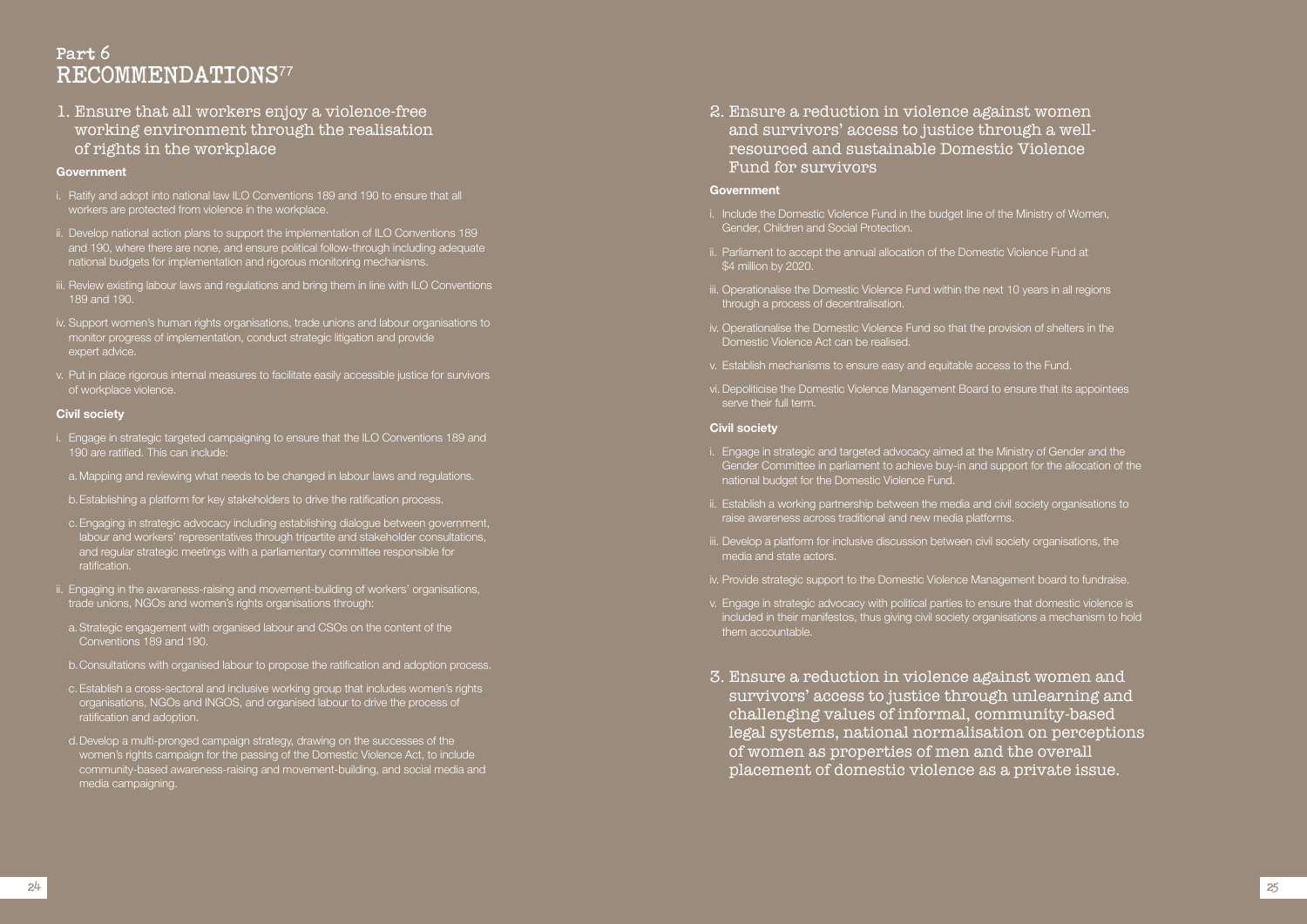- 1. UN Women (2018) Facts and figures: Ending violence against women. https://www.unwomen.org/en/what-we-do/ending-violence-against-women/ facts-and-figures
- 2. Maguire, S. (2019) 'The Justice Deficit: A global overview paper', ActionAid UK and DAI. https://www.actionaid.org.uk/sites/default/files/actionaid-gppfinal.pdf
- 3. Jewkes, R. (2014) 'Effectiveness of response mechanisms to prevent violence against women and girls: A Summary of the Evidence' https://www. whatworks.co.za/documents/publications/5-effectiveness-of-responsemechanisms-to-prevent-violence-against-women-and-girls/file
- Maguire, S. (2019) 'The Justice Deficit: A global overview paper', ActionAid UK and DAI. https://www.actionaid.org.uk/sites/default/files/actionaid-gppfinal.ndf
- 5. IDS, GSS and Associates (2016) 'Summary Report: Domestic Violence in Ghana: Incidence, Attitudes, Determinants and Consequences' https:// assets.publishing.service.gov.uk/media/5804c6fee5274a67e8000006/ DV\_Ghana\_Summary\_Report\_\_August\_.pdf
- 6. Graphic Online (2019) 'Coalition on Domestic Violence Legislation in Ghana writes to President Akufo-Addo' (accessed on 13 August 2019) https:// www.graphic.com.gh/features/features/ghana-news-coalition-on-domesticviolence-legislation-in-ghana-writes-to-president-akufo-addo.html
- 7. IDS, GSS and Associates (2016) 'Summary Report: Domestic Violence in Ghana: Incidence, Attitudes, Determinants and Consequences' https:// assets.publishing.service.gov.uk/media/5804c6fee5274a67e8000006/ DV\_Ghana\_Summary\_Report\_\_August\_.pdf
- 8. UN Women (2018) Facts and figures: Ending violence against women. https://www.unwomen.org/en/what-we-do/ending-violence-against-women/ facts-and-figures
- 9. Maguire, S. (2019) 'The Justice Deficit: A global overview paper', ActionAid UK and DAI. https://www.actionaid.org.uk/sites/default/files/actionaid-gppfinal.pdf
- 10. The violence that informal workers experience can be covered by the Criminal Offences Act.
- 11. CEDAW (2017) 'General recommendation No. 35 on gender-based violence against women, updating general recommendation No. 19' https://tbinternet. ohchr.org/Treaties/CEDAW/Shared%20Documents/1\_Global/CEDAW\_C\_ GC\_35\_8267\_E.pdf
- 12. Committee on the Elimination of Discrimination against Women (2017) 'General recommendation No. 35 on gender-based violence against women, updating general recommendation No. 19' https://tbinternet. ohchr.org/Treaties/CEDAW/Shared%20Documents/1\_Global/CEDAW\_C\_ GC\_35\_8267\_E.pdf
- 13. Committee on the Elimination of Discrimination against Women (2017) 'General recommendation No. 35 on gender-based violence against women, updating general recommendation No. 19' https://tbinternet. ohchr.org/Treaties/CEDAW/Shared%20Documents/1\_Global/CEDAW\_C\_ GC\_35\_8267\_E.pdf
- 14. Committee on the Elimination of Discrimination against Women (2013) Consideration of reports submitted by States parties under article 18 of the Convention on the Elimination of All Forms of Discrimination against Women. Combined sixth and seventh periodic reports of States parties. Ghana. https://wilpf.org/wp-content/uploads/2014/11/ghana-report.pdf and NGO Shadow Report to 6th & 7th Periodic Report of Ghana on Convention on the Elimination of all forms of Discrimination against Women (CEDAW) Submitted to UN CEDAW Committee (2014) https://tbinternet.ohchr.org/Treaties/ CEDAW/Shared%20Documents/GHA/INT\_CEDAW\_NGO\_GHA\_18396\_E. pdf
- 15. Interview with Irene Aborchie-Nyahe, Director of Ghana Legal Assistance Network, 3 July 2019.
- 16. Ardayfio-Schandorf, E. (2005) 'Violence Against Women: The Ghanaian case' expert group meeting held by UN Division for the Advancement of Women
- 17. Interview with Patricia Isabelle Essel, Programme Manager for Access to Justice and Prevention of VAWG, WiLDAF, 3 July 2019.
- 18. BBC News (2000) 'Fury over women's killings in Ghana' http://news. bbc.co.uk/1/hi/world/africa/819744.stm and 'Victims of "Quansah Serial Murders"' https://www.ghanaweb.com/GhanaHomePage/NewsArchive/ Victims-Of-Quansah-Serial-Murders-131134; http://news.bbc.co.uk/1/hi/ world/africa/819744.stm
- 19. Ibid.
- 20. Interview with Susan Aryeety, Executive Director of FIDA, 5 July 2019.
- 21. Ibid.
- 22. This was a collective view held by those representing the judicial services and women's rights organisation that were interviewed for this research.
- 23. Interview with Patricia Isabelle Essel, Programme Manager for Access to Justice and Prevention of VAWG, WiLDAF, 3 July 2019.
- 24. Interview with Susan Arveety, Executive Director of FIDA, 5 July 2019.
- 25. Interview with Patricia Isabelle Essel, Programme Manager for Access to Justice and Prevention of VAWG, WiLDAF, 3 July 2019.
- 26. Interview with Frank Wilson Bodza, Programmes Manager for Governance (WiLDAF) and member of the Domestic Violence Management Board.
- 27. Interview with Patricia Isabelle Essel, Programme Manager for Access to Justice and Prevention of VAWG, WiLDAF, 3 July 2019.
- 28. Interview with Susan Aryeety, Executive Director of FIDA, 5 July 2019.
- 29. Interview with Susan Arveety, Executive Director of FIDA, 5 July 2019.
- 30. However, it is important to recognise that British law does recognise marital rape (and has done since the mid-1980s with a landmark judgment in Scotland – now included in the legislation. Further, there is an irony in the patriarchal deniers claiming that this is a 'Western' law yet relying on colonial standards.
- 31. Sir Hale, M. (1736) 'The History of the Pleas of the Crown', quoted in Stafford, N. K. (2008) 'Permission for Domestic Violence: Marital Rape in Ghanaian Marriages'. Women's Rights Law Reporter, Vol. 29, p. 63. https:// ssrn.com/abstract=1001701
- 32. The 'Sisters Keepers' movement had began between 1997-1998 in response to the serial murders of about 35 women. After continuous demonstrations by 'Sisters Keepers' a man was eventually arrested and the murders ended. The movement agreed to disband in 2001-2002. http:// www.africanfeministforum.com/the-2nd-ghana-feminist-forum-a-personalperspective/#\_ftn1
- 33. Interview with Frank Wilson Bodza, Programmes Manager for Governance (WiLDAF) and member of the Domestic Violence Management Board.
- 34. Weldon, S. L. and Htun, M. (2013) 'Feminist mobilisation and progressive policy change: why governments take action on to combat violence against women' https://policy-practice.oxfam.org.uk/publications/feministmobilisation-and-progressive-policy-change-why-governments-takeaction-295457
- 35. Naked protests in Africa first started in the 1929 Women's War in Nigeria. They have since been a powerful form of mobilisation across the continent. See for instance: Matera et. Al, (2011) 'The Women's War of 1929: Gender and Violence in Colonial Nigeria', Palgrave.
- 36. Interview with Patricia Isabelle Essel, Programme Manager for Access to Justice and Prevention of VAWG, Wi LDAF, 3 July 2019.
- 37. Interview with Irene Aborchie-Nyahe, Director of Ghana Legal Assistance Network, 3 July 2019.
- 38. Ibid.
- 39. WiLDAF Ghana (2019) Monitoring the Application Of Ghana's Domestic Violence Act 2007 By The Courts
- 40. WiLDAF Ghana (2019) Monitoring the Application Of Ghana's Domestic Violence Act 2007 By The Courts.
- 41. Jewkes, R. (2014) 'Effectiveness of response mechanisms to prevent violence against women and girls: A Summary of the Evidence' https://www. whatworks.co.za/documents/publications/5-effectiveness-of-responsemechanisms-to-prevent-violence-against-women-and-girls/file
- 42. Noble, R. (2017) 'Double jeopardy: Violence against women and economic inequality', ActionAid UK https://www.actionaid.org.uk/sites/default/files/ publications/actionaid\_double\_jeopardy\_decent\_work\_ violence\_against women\_6.pdf
- 43. IDS, GSS and Associates (2016) 'Summary Report: Domestic Violence in Ghana: Incidence, Attitudes, Determinants and Consequences' https:// assets.publishing.service.gov.uk/media/5804c6fee5274a67e8000006/DV\_ Ghana\_Summary\_Report\_\_August\_.pdf and Ardayfio-Schandorf, E. (2005) 'Violence Against Women: The Ghanaian case' expert group meeting held by UN Division of for the Advancement of Women'
- 44. Except for rape in marriage, which is a significant gap.
- 45. Susan Ayeerty, Executive Director of FIDA Ghana
- 46. Harvey, E. Y. (2016) Research On Knowledge Of Women Experiences Applying For Protective Orders Under The Domestic Violence Act Of Ghana 2007 Act 732 Using Weija And Madina Districts As Case Study
- WiLDAF Ghana (2019) Monitoring the Application Of Ghana's Domestic Violence Act 2007 By The Courts.
- 48. Interview with Patricia Isabelle Essel, Programme Manager for Access to Justice and Prevention of VAWG, WiLDAF, 3 July 2019.
- 49. Telephonic interview held on the 4 July 2019.
- 50. Harvey, E. Y. (2016), Research On Knowledge Of Women Experiences Applying For Protective Orders Under The Domestic Violence Act Of Ghana 2007 Act 732 Using Weija And Madina Districts As Case Study
- 51. Ibid.
- 52. Interview with Patricia Isabelle Essel, Programme Manager for Access to Justice and Prevention of VAWG, WiLDAF, 3 July 2019.
- 53. ActionAid Ghana (2017) Assessing How DOVVSU Set-ups Provide Safe Spaces for Survivors and How they are Operationally Resourced, Greater Accra Region.
- 54. ISSER, Ipsos MORI, International Centre for Research on Women (ICRW) and NUI Galway (2019) Economic and Social Costs of Violence Against Women in Ghana: Summary Report.
- 55. Harvey, E. Y. (2016), Research On Knowledge Of Women Experiences Applying For Protective Orders Under The Domestic Violence Act Of Ghana 2007 Act 732 Using Weija And Madina Districts As Case Study
- 56. Spencer, D. (2017) 'Common Cause, Collaborative Response: Violence against Women and Girls and Sexual and Reproductive Health and Rights' ActionAid UK. https://www.actionaid.org.uk/sites/default/files/publications/ actionaid-familyplanning-report.pdf
- 57. Interview with DOVVSU Coordinator, 2 July 2019.
- 58. Focus Groups with domestic workers was held on the 3 July 2019; with informal workers on the 4 July 2019.
- 59. Focus group held on the 5 July 2019.
- 60. ActionAid Ghana (2017) Assessing How DOVVSU Set-ups Provide Safe Spaces for Survivors and How they are Operationally Resourced, Greater Accra Region.
- 61. Ibid.
- 62. WiLDAF Ghana (2019) Monitoring the Application Of Ghana's Domestic Violence Act 2007 By The Courts
- 63. This was raised in both focus groups as well as from an interview with Irene Aborchie-Nyahe.
- 64. National Developing Planning Commission (2018) Ghana Sustainable Development Goal: Indicator Baseline Report.
- 65. Focus Group held on 3 July 2019.
- 66. Focus Group held on 3 July 2019.
- 67. ActionAid (2018) Gender-Responsive Public Services Framework https:// actionaid.org/sites/default/files/grps\_2018\_online.pdf
- 68. Harvey, E. Y.(2016) Research On Knowledge Of Women Experiences Applying For Protective Orders Under The Domestic Violence Act Of Ghana 2007 Act 732 Using Weija And Madina Districts As Case Study.
- 69. Key informant interview
- 70. Ibid.
- 71. Ibid.
- 72. Interview held on 2 July 2019.
- 73. This is not the real name of the survivor. The story being told here is an amalgamation of the same story told by different women.
- 74. Focus group held on 3 July 2019.
- 75. Focus group held on the 4 July 2019.
- 76. Focus groups held on 3 and 4 July 2019.
- 77. These recommendations were developed by 25 representatives from Women's Rights Organisations, Trade Union and Labour organisations, NGOs and community organisers at a three-day workshop held from the 30 July – 2 August 2019 in Accra, Ghana. Their recommendations form the basis for a campaign on achieving access to justice for all women in Ghana.

# **REFERENCES**